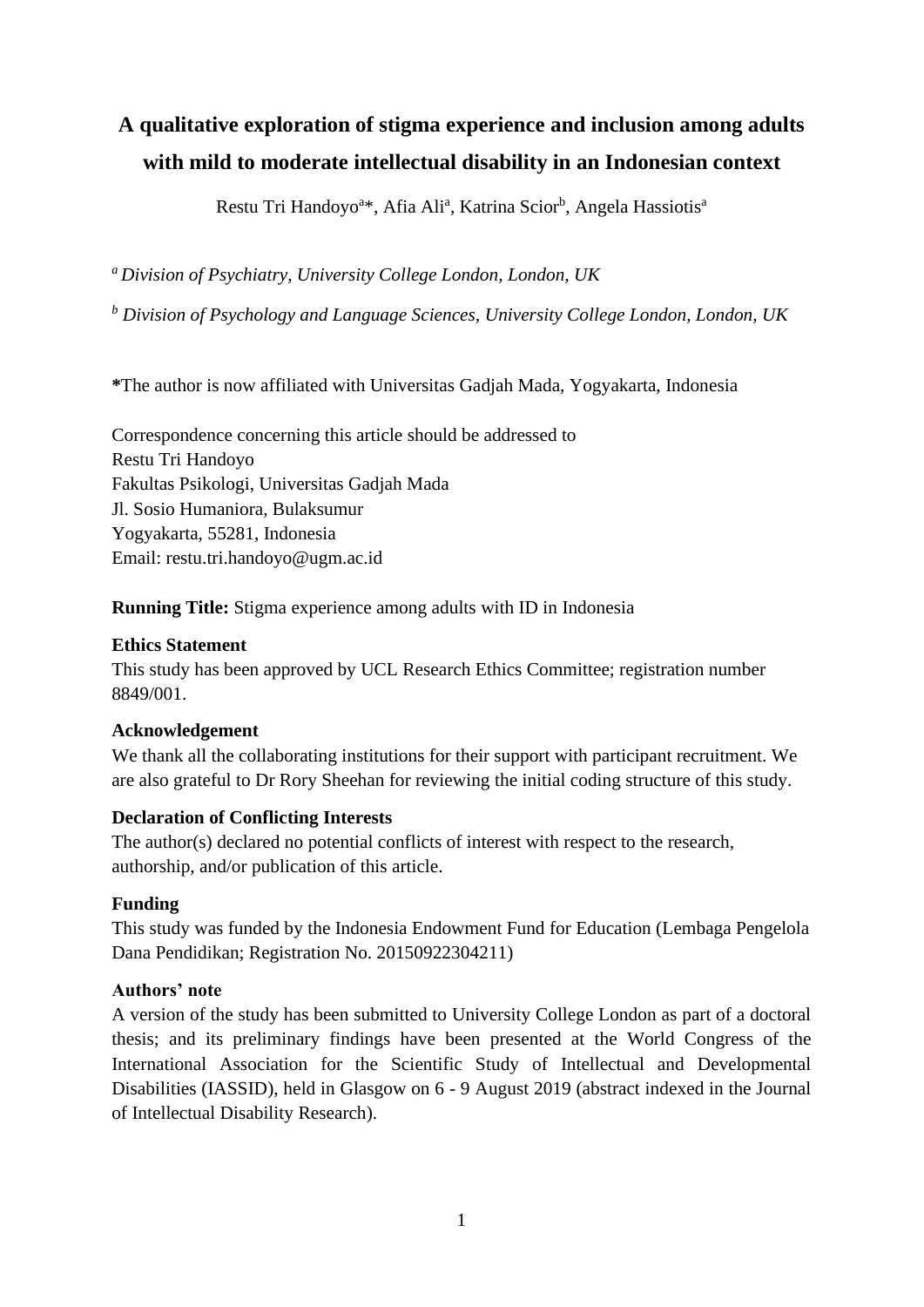#### **Abstract**

**Background:** People with intellectual disability are among the most stigmatised groups in society. There is a paucity of studies reporting on how stigma is experienced in low- and middle-income countries. This study aims to explore the experience of stigma among adults with mild/moderate intellectual disability and the extent of their inclusion in Indonesian society. **Method:** Fifteen adults with mild/moderate intellectual disability were purposively recruited from three service providers and were interviewed using a semi-structured topic guide. The data were analysed using thematic analysis. **Results:** The findings suggest that adults with intellectual disability experience stigma in multiple settings, have limited access to social activities, and internalised the experienced stigma. Challenging behaviours were identified as a reason for discrimination and poor treatment. **Conclusion:** This study adds to international understanding of stigma experienced by adults with mild/moderate intellectual disability in daily life and their inclusion in society in a middle-income country.

*Keywords: Discrimination, Inclusion, Intellectual disability, Stigma, low- and middleincome country*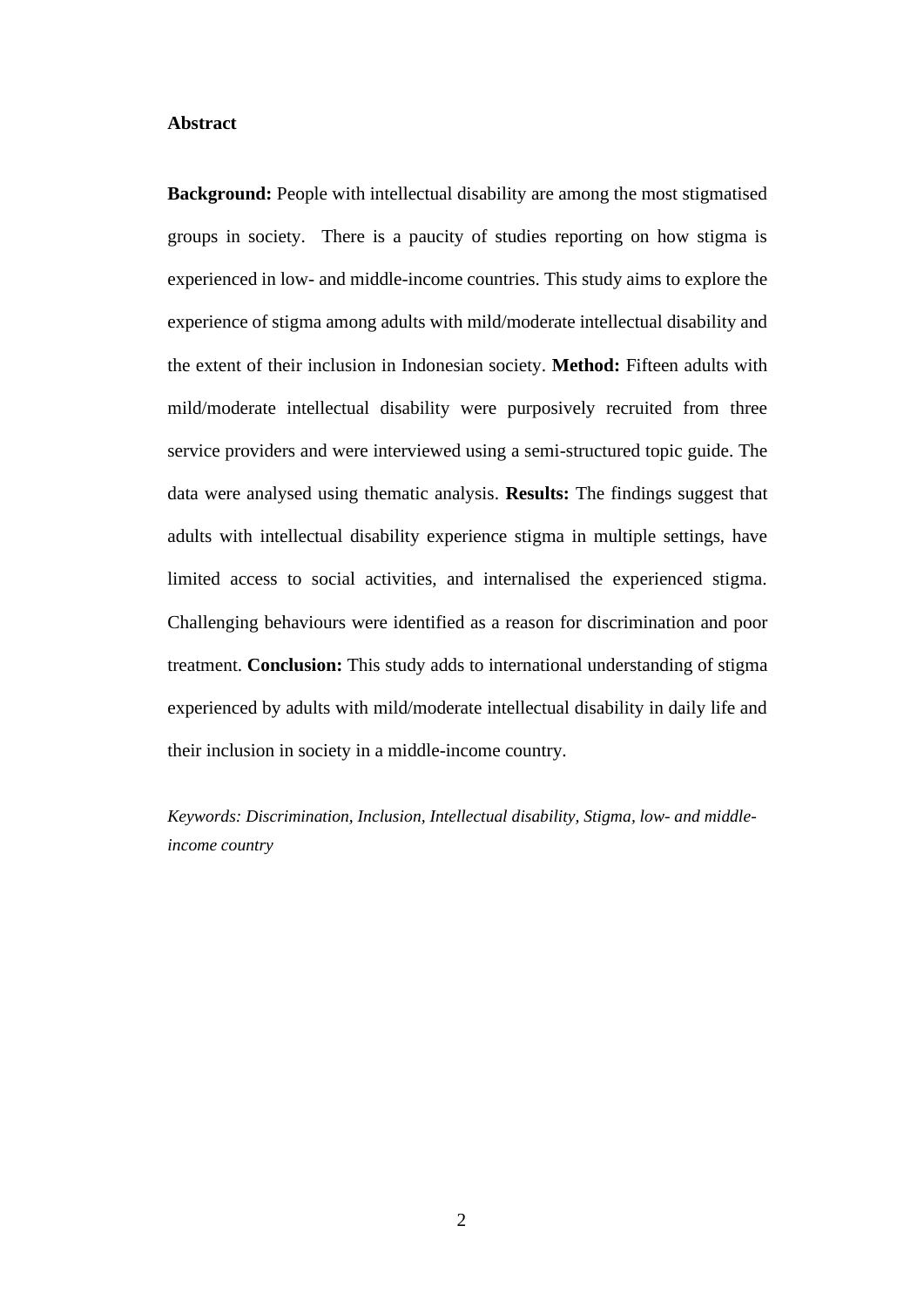#### **Introduction**

The fifth version of Diagnostic and Statistical Manual of Mental Disorders (DSM-5) classifies intellectual disability as a neurodevelopmental disorder characterised by impairment of general mental abilities in three areas of adaptive functioning, namely the conceptual domain (such as language, reading, writing skills), the social domains (such as empathy, social judgement, and interpersonal skills) and the practical domain (mainly in self-management skills, such as personal care, job responsibilities, and money management); which begins during the developmental period (American Psychiatric Association, 2013). Intellectual disability is estimated to affect around 1% of the population, with a higher prevalence in developing countries (Maulik, Mascarenhas, Mathers, Dua, & Saxena, 2011).

Studies have identified that people with intellectual disability are vulnerable and subjected to stigma (Scior et al., 2015), which makes this population one of the most excluded and marginalised groups in society (Ditchman et al., 2013). People with intellectual disability face stigma in their day-to-day life, including from family (Ngo, Shin, Nhan, & Yang, 2012), at school (Christensen, Fraynt, Neece, & Baker, 2012; Norwich & Kelly, 2004), and in the wider society (Cooney, Jahoda, Gumley, & Knott, 2006; Jahoda & Markova, 2004).

Goffman (1968) describes stigma as a discrediting attribute that spoiled the value of the person being discredited. Link and Phelan (2001) suggest that stigma takes place when elements of stigma, namely labelling, stereotyping, separating, status loss, and discrimination co-occur in a power situation that allows the process to happen; and that stigma could negatively affect the life of the stigmatised person, such as impacting on their psychological well-being, employment opportunities, and housing options.

 Studies carried out in middle-income countries suggest that people with intellectual disability are prone to stigmatisation due to various factors such as poverty, limited access to services, and traditional beliefs which endorse negative attitudes towards people with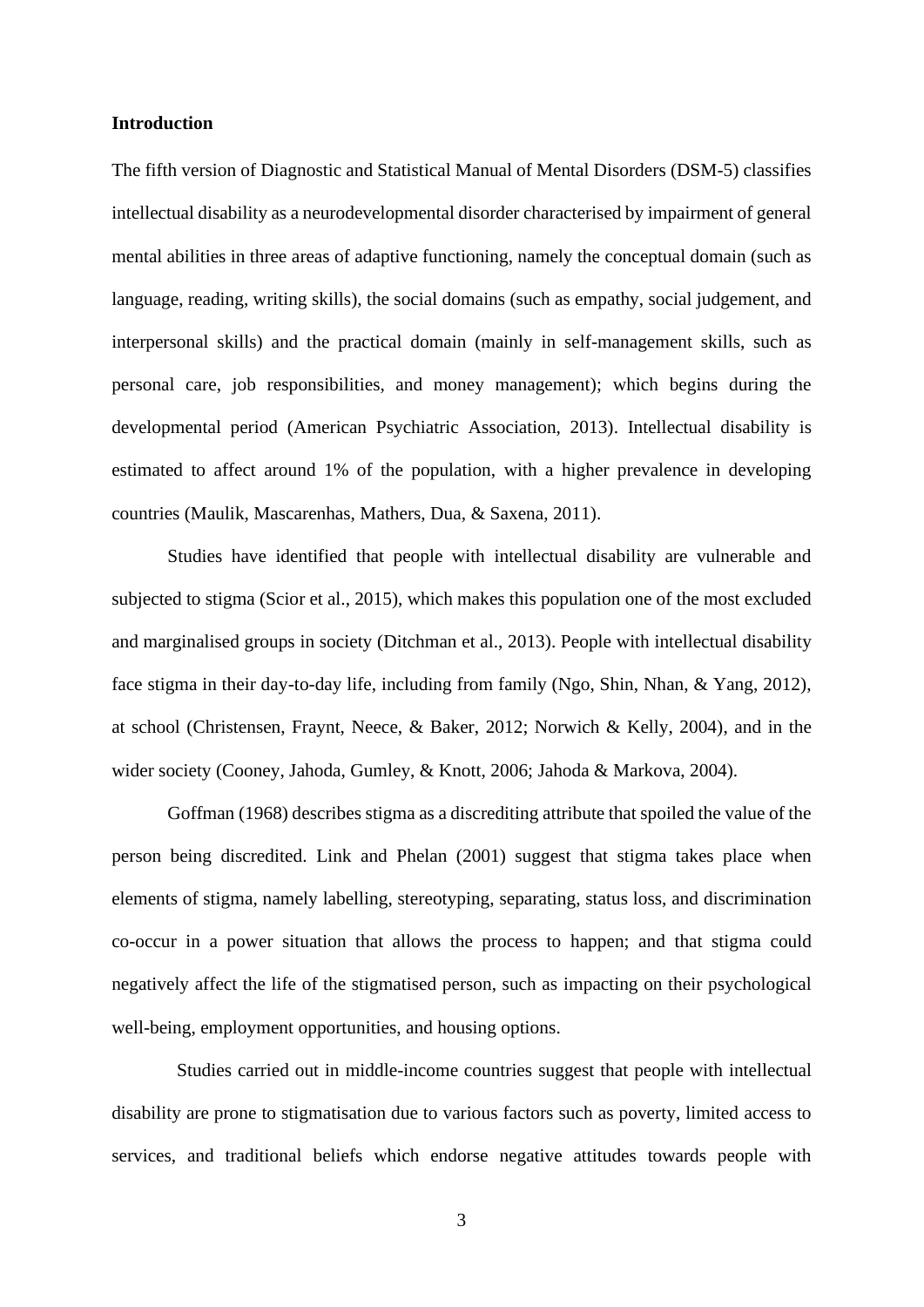intellectual disability (Carter, 2009; Moreira, 2011). The same drivers also lead families to seek traditional healing as a method of treatment for family members with intellectual disability (Brolan et al., 2014). Furthermore, studies involving families from poor households in rural settings also noted parental concerns regarding sexual abuse of the person with intellectual disability (Carter, 2009; Moreira, 2011; Nguyen, Mitchell, de Lange, & Fritsch, 2015; Terol, 2009). Stigma forces families to withdraw from their local communities which further restricts their family member with intellectual disability from more inclusive opportunities (Komardjaja, 2005; Ngo et al., 2012).

This study focuses on the position of people with intellectual disability in an Indonesian context, living in urban and rural areas. Indonesia is a lower-middle income country in the Southeast Asia with a population of around 255 million people (Indonesia Statistics, 2016; World Bank, 2018). There is limited information regarding the status of people with disability in Indonesia (Australia Indonesia Partnership for Economic Governance, 2017; Irwanto, 2010), including people with intellectual disability. A study exploring the placement of people with intellectual disability conducted in a city in Indonesia, more than a decade ago, provides a limited account of stigma prevailing towards people with intellectual disability in Indonesian society leading to their exclusion (Komardjaja, 2005). Furthermore, it has been reported that students with intellectual disability are more likely to be rejected from Indonesian inclusive education systems due to the negative perception of their educational capabilities (Hadis, 2005). However, a recent study suggests that professionals (i.e. psychologists, medical doctors, teachers, and religious leaders) working with people with intellectual disability hold positive attitudes towards this population group (Handoyo, Ali, Scior, & Hassiotis, in press)

This study aims to explore the experience of stigma of adults with mild to moderate intellectual disability in the Indonesian cultural context. The following questions were addressed: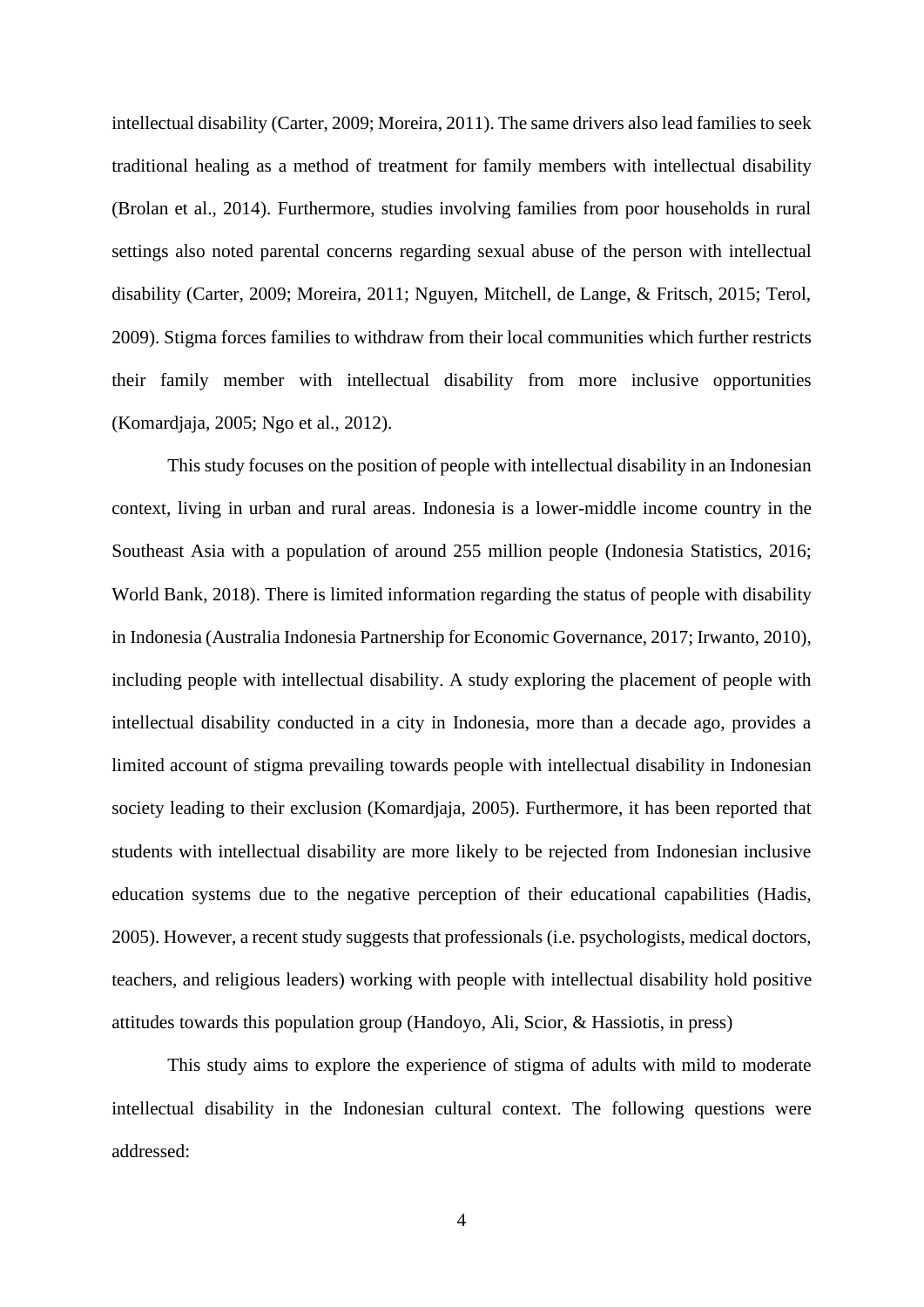- How do adults with intellectual disability experience stigma? How does it affect them?
- To what extent are adults with intellectual disability included in the Indonesian society?

#### **Method**

#### *Participants*

This study received approval from the research ethics committee of the authors' university [details retained]. Fifteen participants were purposively selected from those recruited to a larger quantitative study adapting a self-report stigma questionnaire [reference retained]. The participants were recruited from three service provisions for people with intellectual disability, namely a special school that included a sheltered workshop unit and a care home, a non-governmental organisation, and a rehabilitation centre providing workrelated skill training (e.g. sewing, crafting, and farming) run by the Indonesian government. The potential participants were referred to the study by their respective service providers; they all provided written consent prior to being interviewed and had the opportunity to ask questions in a face-to-face meeting with the researcher.

Participants were included if they were 17 or over and had mild or moderate intellectual disability based on a clinical assessment using a structured questionnaire, that was carried out independently by a clinical psychologist and the researcher (RH). This approach was used as there are no measures of IQ that have been validated for people with intellectual disability in Indonesia. Disagreements about whether the participants met the inclusion criteria were resolved through discussion. Participants were excluded if they had comorbid mental health conditions or other developmental disorders such as autism in order to ensure that the experiences that they reported were related to their intellectual disability and not to another condition.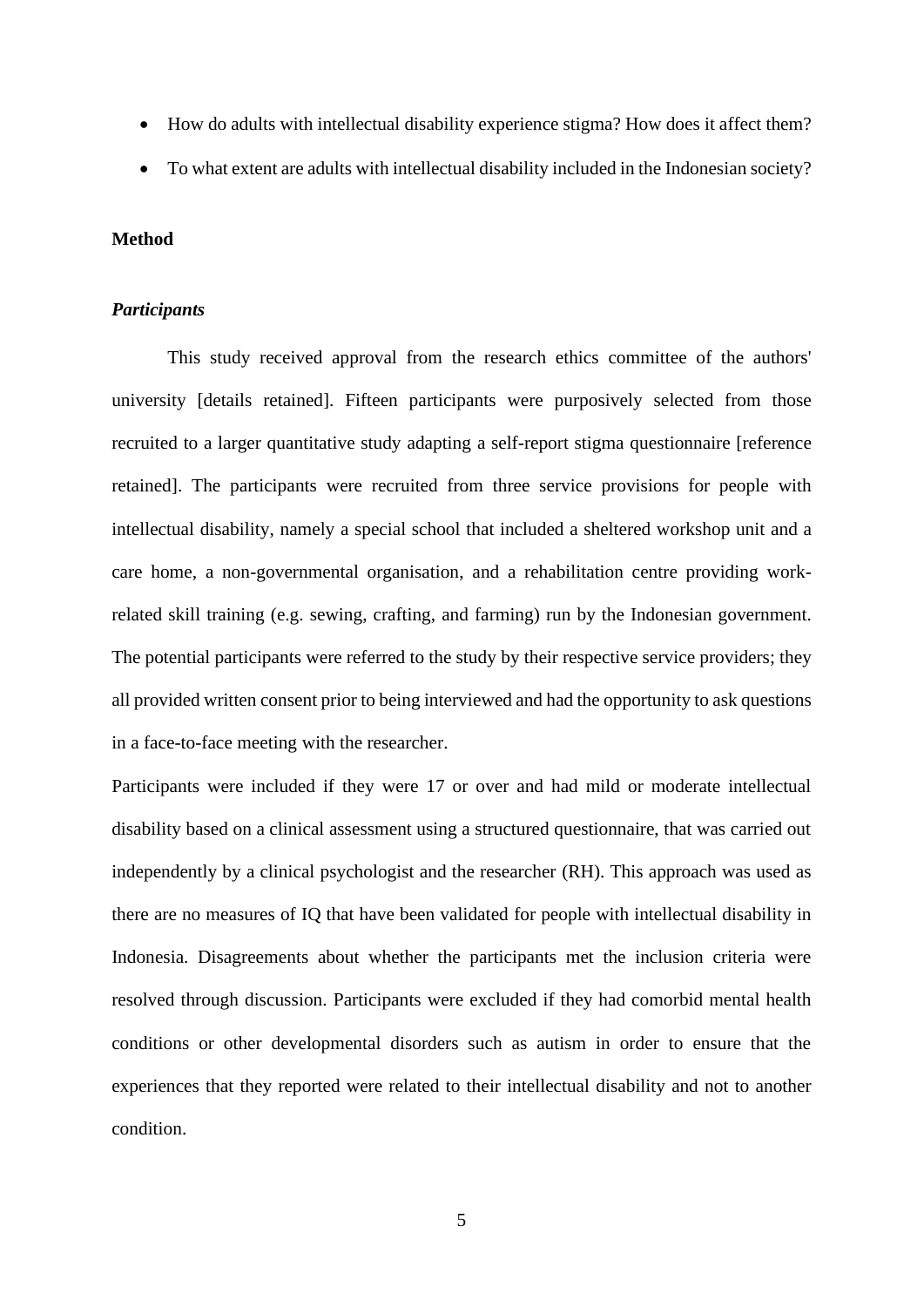The participants had all scored high in the Indonesian version of a self-reported stigma questionnaire (Ali, Strydom, Hassiotis, Williams, & King, 2008), with a minimum score of ten (above  $85<sup>th</sup>$  percentile), which was calculated from one hundred adults with mild and moderate intellectual disability ( $M = 6.42$ ; SD = 3.51). Participants from a range of different ethnic groups, living arrangements and socio-economic backgrounds were selected to ensure a wide range of perspectives were included. The sample size of fifteen participants was considered to be sufficient as saturation of codes was achieved following examination of three consecutive interview transcripts that did not generate new codes (Francis et al., 2010).

#### *Instruments*

The authors develop—informed by previous literatures—and use a semi-structured interview schedule to explore the experience of stigma, the possibility of internalisation of stigma, the extent of participants' inclusion in society, and future aspirations. The schedule use open ended questions followed with prompts to facilitate wider discussions, for example, '*can you tell me about your school experience?'* followed with *'what did your classmates say about you?';*which was developed based on literature suggesting that people with intellectual disability experience discrimination in a school setting (Christensen et al., 2012; Norwich & Kelly, 2004). Questions regarding inclusion started with broad questions such as '*Can you tell me about your daily activities?*' followed with question regarding employment experience, if any, which aimed to explore their inclusion in the society's activities. An English version of the interview questions and prompts are presented in table 1.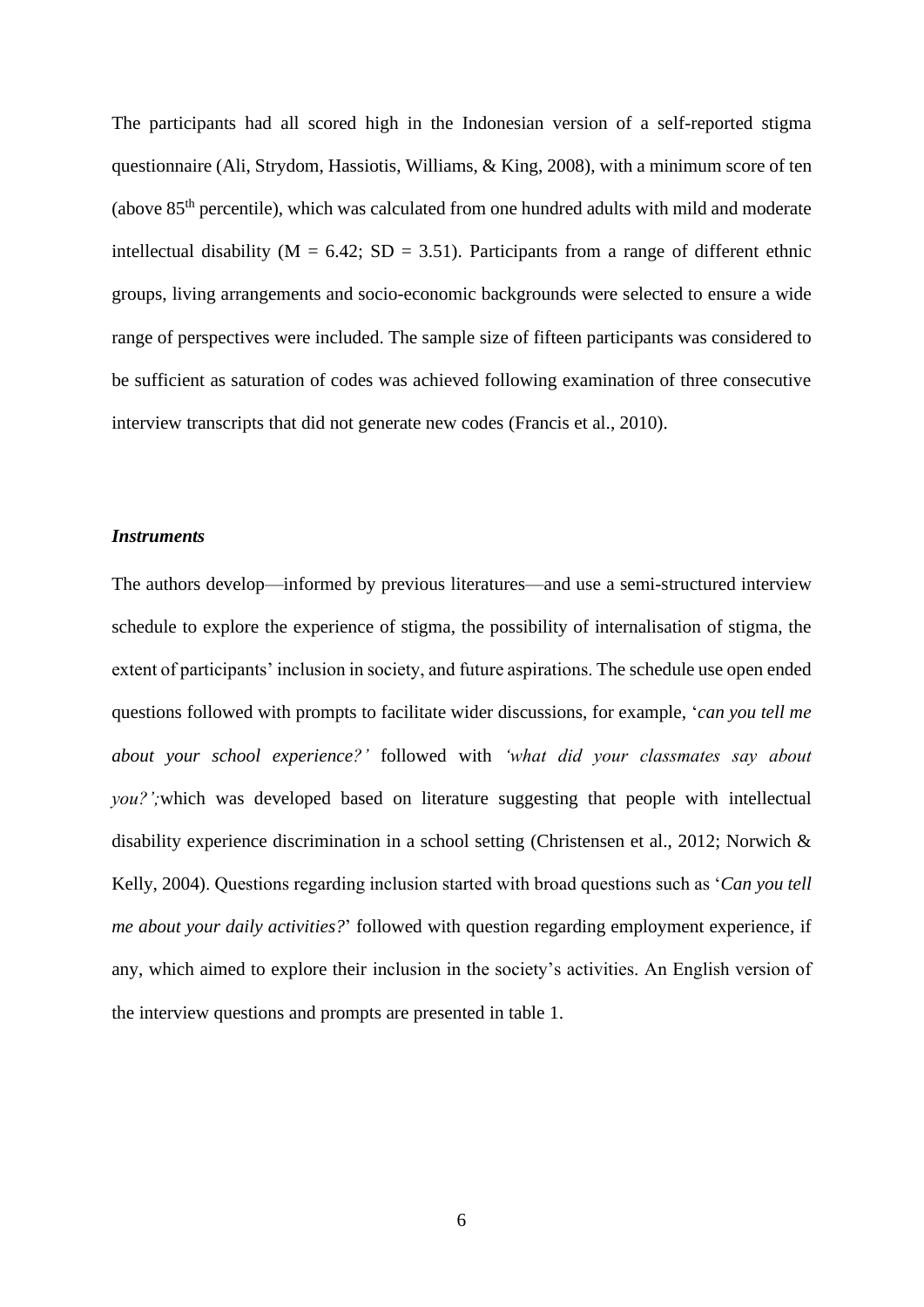#### *Data collection process*

The researcher meets the participants within the premises of the service providers' facilities and conducted the interviews in Indonesian language. The interviews were audio recorded, subject to the participant consent. The interview duration ranged between 21 to 48 minutes, approximately 31 minutes on average for all interviews.

#### *Data analysis*

The researcher transcribed the interview and translated them from Indonesian into English prior to the analysis. Thematic analysis was utilised to analyse the data as indicated by Braun and Clarke (2006) (i.e. data familiarisation, generating initial codes, searching for themes, reviewing themes, defining and naming of themes, and producing reports). For example, transcription and translation of the interviews helped with familiarisation with the data, as well as reading and re-reading the fifteen interview transcripts.

The coding process was carried out by following a strict line to line coding of the transcripts. Two interview transcripts were independently coded by the first, second and fourth author to ensure the quality and credibility of the coding process. Any differences in coding were settled through discussion. The initial codes established from the two transcripts were further reviewed by the third author and another researcher independent from the study. Feedback was acquired from the two reviewers and was used to refine the initial codes.

The first author carried out the coding process for the rest of the transcripts and established an initial coding structure by collating codes representing a similar notion. The collated codes were then examined to identify patterns (themes) across the data set. The initial coding structure was then reviewed and discussed in a meeting attended by all authors. The final coding structure was established in the meeting, including defining and naming of themes.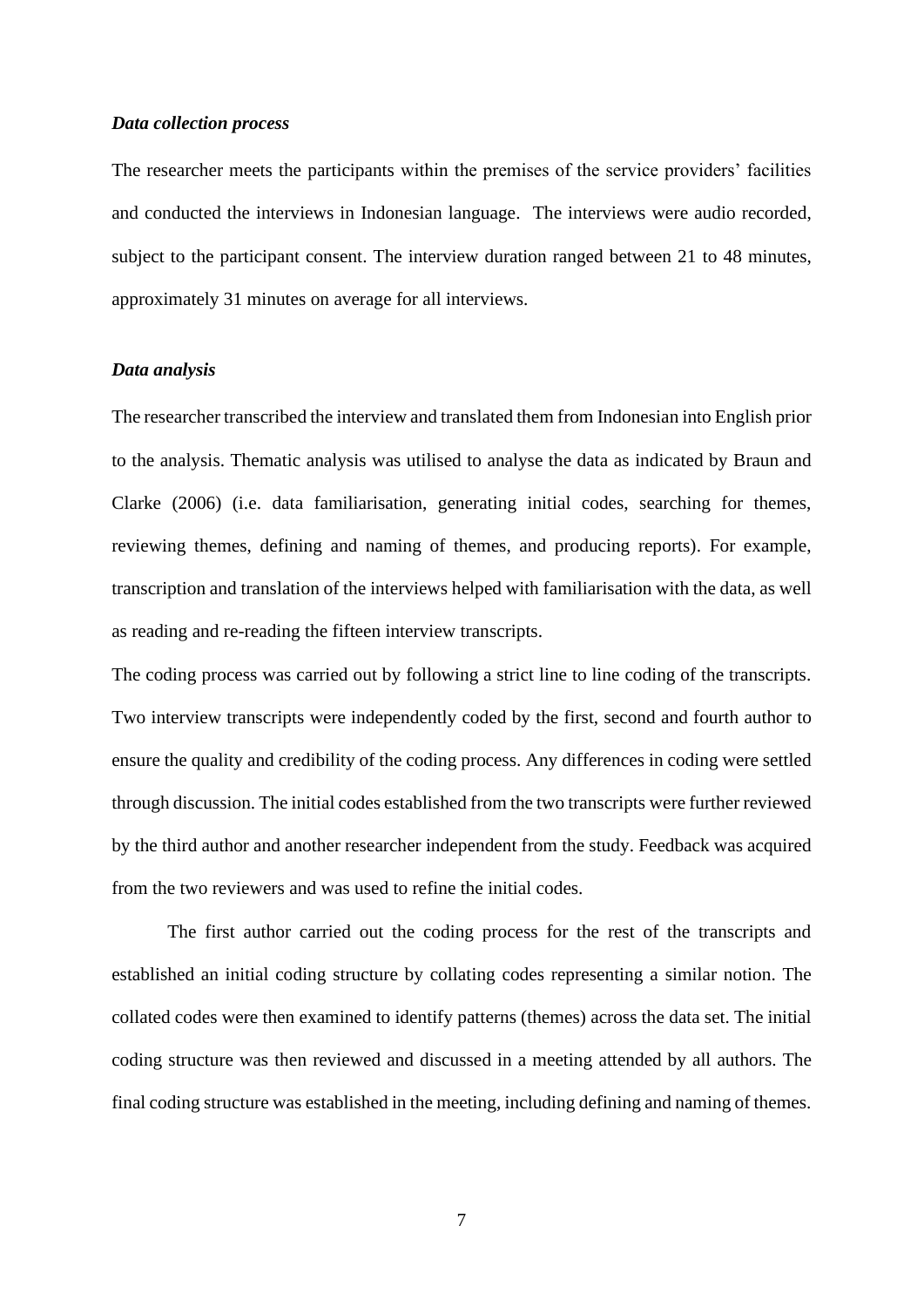The first author then used the coding structure to develop a thematic map by identifying the relationship between themes.

## **Results**

#### *Participants' demographic characteristics*

Fifteen adults with mild ( $n = 12$ ) and moderate ( $n = 3$ ) intellectual disability were recruited in this study. There were slightly more females (53%) compared to males (47%) aged from 17 to 43 years (mean  $= 25.5$  years). Most of the participants were in the  $17-25$  years age group (60%), followed by participants in the 26–35 years old group (27%) and then those who were 36–45 years old (13%). Information regarding participants' level of intellectual disability, cooccurrence of Down syndrome, living area, occupation, religion and ethnicity (based on Indonesian sub-cultural groups) are provided in table 2.

#### *Themes*

This section presents the themes established from the coding process of the interview transcripts. Four themes were identified in the analysis: 'discrimination and poor treatment'; 'limited social life and activities'; 'reaction to and impact of stigma' and 'wish of a normal life'. Figure 1 is the theme map that explains the relationship between themes.

#### *Discrimination and poor treatment*

This theme compiles the participants' experience of being discriminated against or poorly treated in multiple settings, such the family, school and neighbourhood. Discrimination and poor treatment in school settings were reported by eight participants, suggesting that stigmatising behaviours are present among younger people.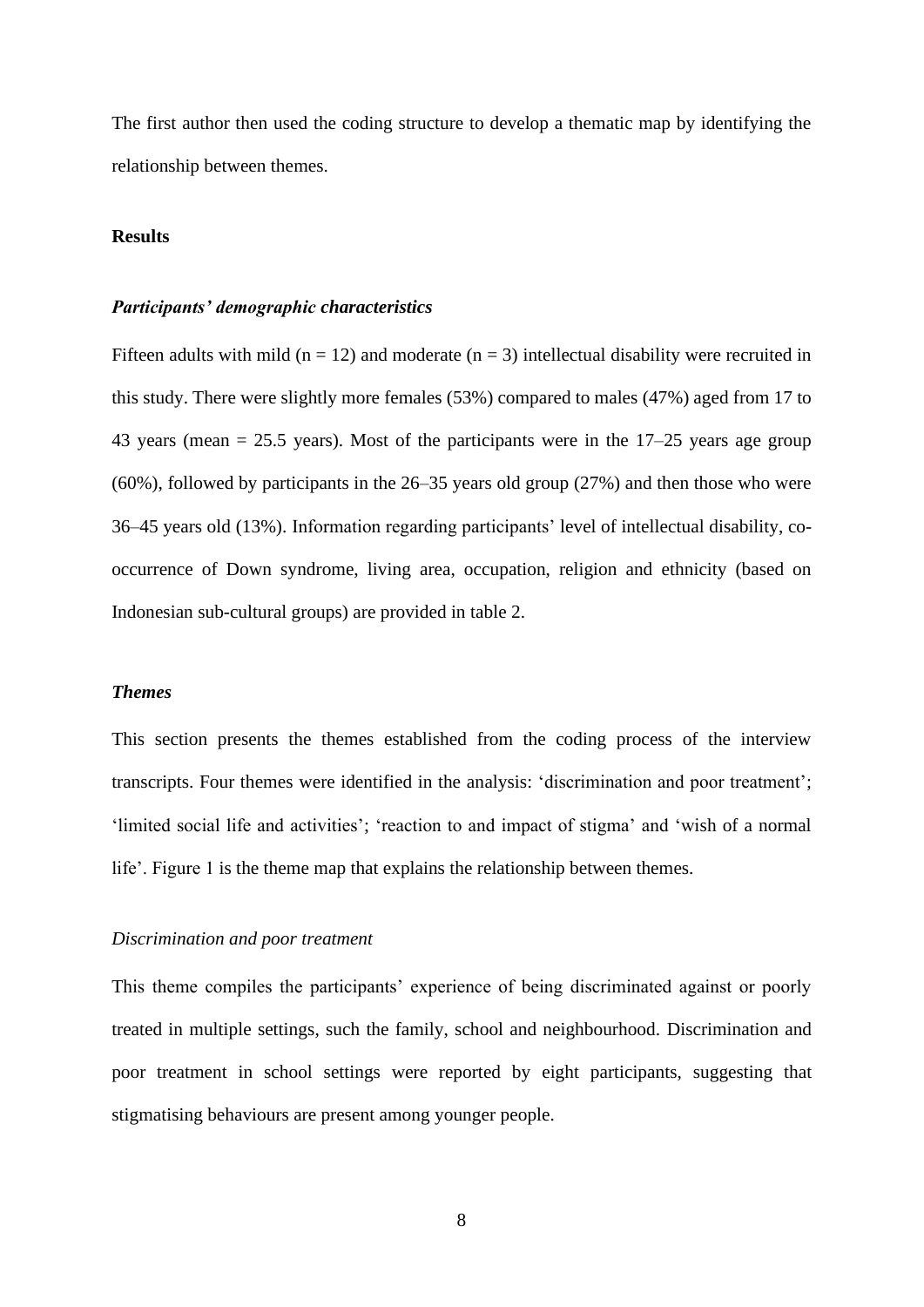In the past, when I was in elementary school, I was often mocked, people [classmates] called me autistic. I don't want that, so it's better for me to be here [the special school] (P10/female/moderate)

Repeating grades in mainstream schools seems to be a reason for mockery from their peers.

My normal friend made fun of me… [they said], you have to repeat a grade, while I don't have to. (P02/male/moderate).

Five participants reported that they were discriminated by neighbours, including their peers in the neighbourhood. Name calling and insults were the most commonly reported discriminative behaviours the participants were subjected to by their neighbours, followed by rejection and gossip. The nature of the disability and attending special school was found to be attributed to insults and gossip.

Yes, people were mocking me, you're a special school student, and I hate it if they mock me for being a special school student. (P03/female/mild).

They [the neighbours] talked from a distance [behind my back]. They don't talk to me directly… sometimes I hear them talk [about me] …He [the participant] can't do this and that, but just let them be. (P05/male/mild).

Three participants received poor treatment from their parents. One participant shared his experience of rejection and being neglected by his family. The participant's parents drove him in a car and left him alone on the street. He was then found and was given shelter by a social service agency where he lived for some time before being sent back to his family.

I was left on the street. My mom left me there. (P04/male/moderate).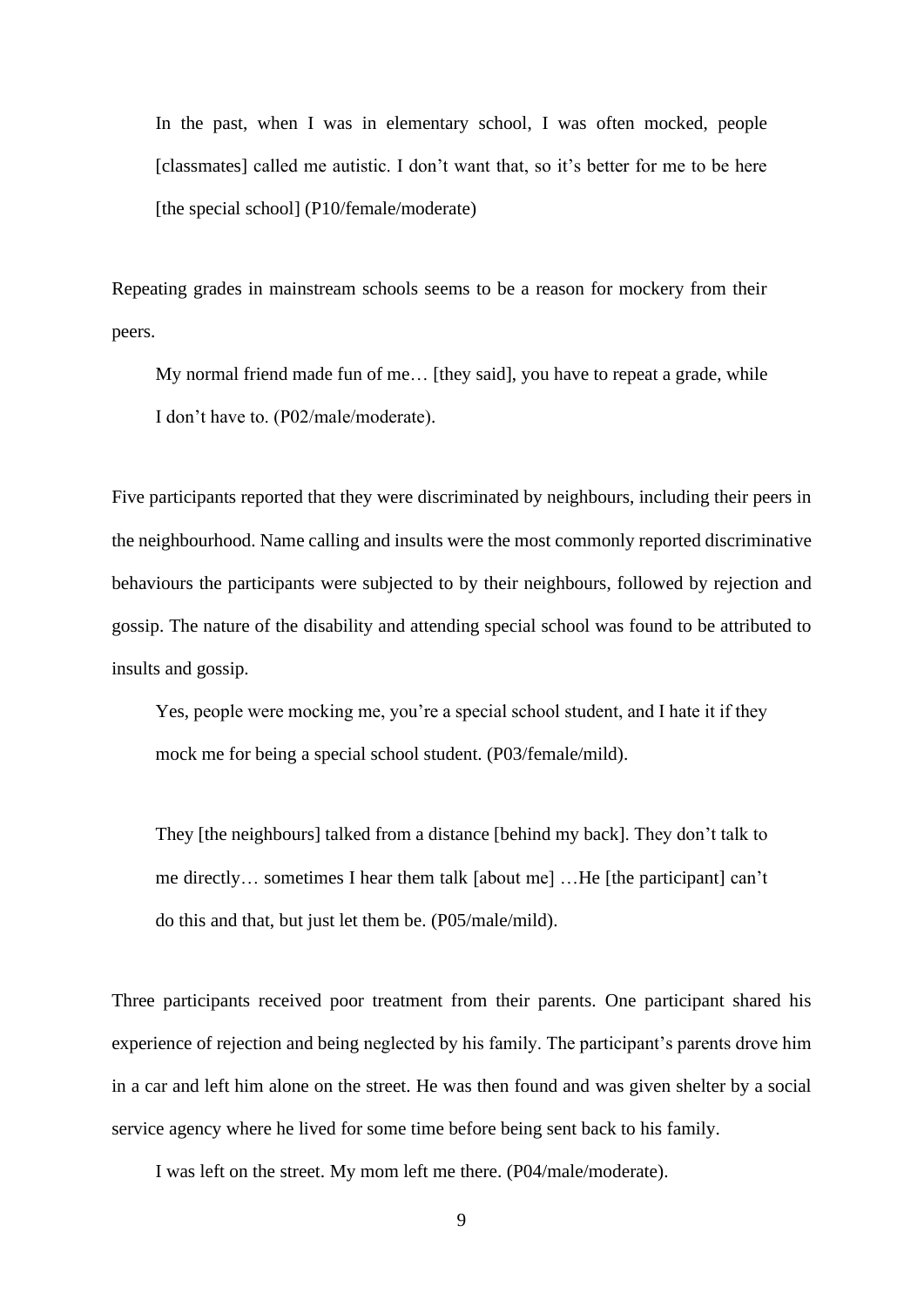Another participant shared her experience of being physically abused by her father, which was attributed to her educational difficulties at school.

[From] when I was 10 until I was 15 years old, my dad beat me… I was struggling to learn math; it was very difficult, but my parents refused to teach me. I was crying, then I was strangled. After that, my hair was pulled, I was kicked from feet to head; I was bleeding, maybe because of the cup that was thrown at me. (P03/female/mild).

One participant was living in a care home managed by the same organisation running the special school, despite having family members living in the same city. She returns to her locality once a year for a period of time, where she spends time with her sister's family. The participant shares her conversation with her sister indicating her challenging behaviour as the reason for the institutionalisation.

My behaviour was bad; I cried a lot, throwing tantrums, screaming like a child, like a twisted person. Since I am here [the care home], I changed a lot; I am more independent. After I returned home last time, my sister has been fond of me… [She said] you have changed a lot, if you have changed, I can take you home. If you are still like that [past behaviours], I don't want to take you back to the family'. (P08/female/mild).

## *Reaction to and impact of stigma*

The participants reported that they felt uncomfortable, sad and angry upon experiencing poor treatment from others. Some participants preferred to be quiet about their negative emotions, while others shared their feelings with parents or teachers. However, the responses were not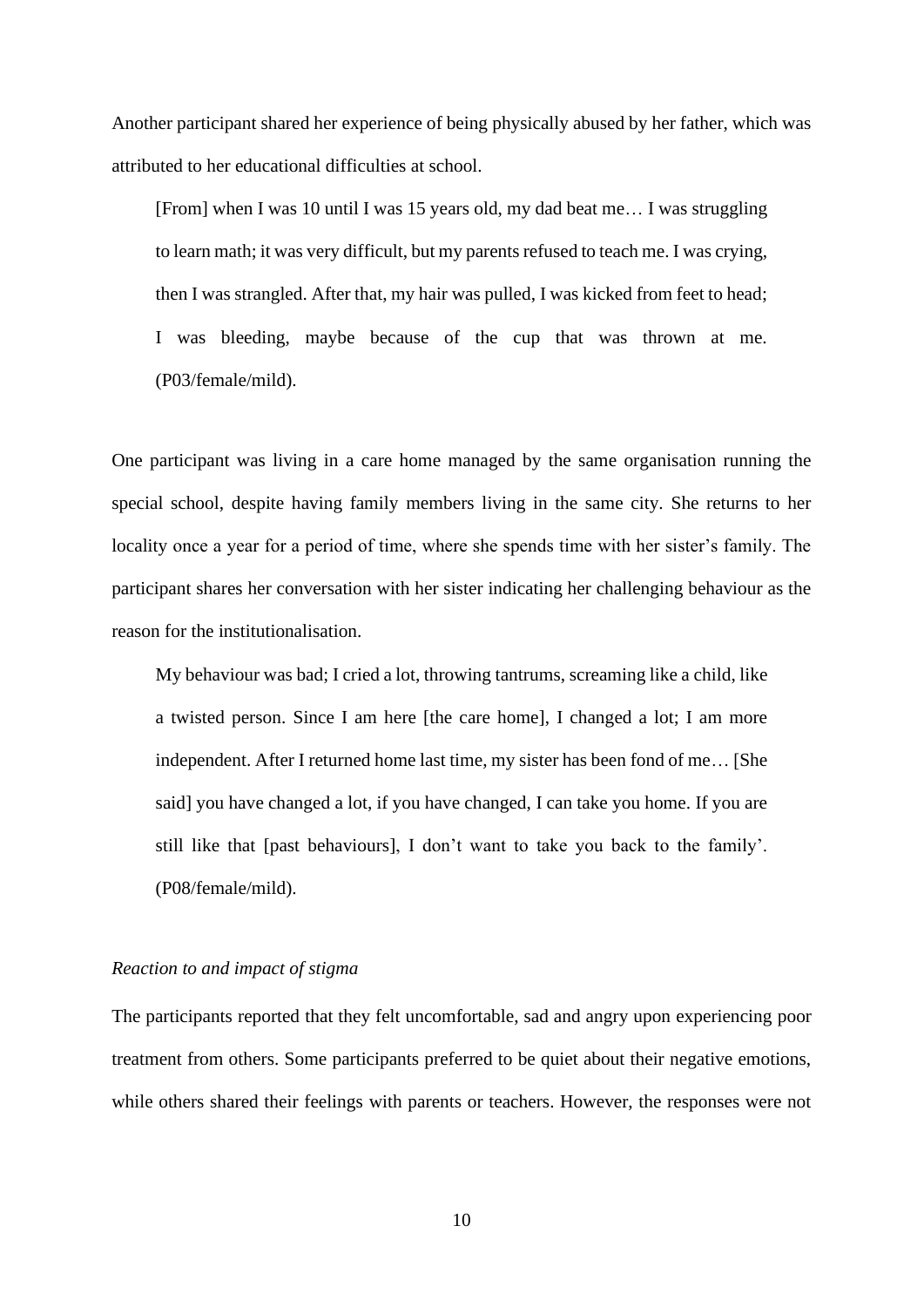always helpful because participants were either asked to be patient or to ignore the people stigmatising them.

[The teacher said], you don't need to listen to them, act like they do not exist if someone called you unintelligent, don't get mad. (P12/female/moderate).

There was evidence that some participants had internalised the stigma and were aware of the negative label directed towards them. One participant affirmed repeated statements from her parents that she was useless and laughed while she shared this during the interview.

A: I think I am useless [laughing]**…** Because I can't do anything [laughing]. Q: Who told you that? A: My mom. Q: Why did she say that? A: Like when I was doing a hairdressing course, after a few months, after four months, I could not understand anything. (P01/female/mild).

A similar reaction was reported by another participant who preferred to isolate herself in her room—in a family house which she shares with her in-laws—after finishing her work at a sheltered workshop. She avoided talking to her in-laws and neighbours out of fear of being misunderstood, which could result in conflicts.

After finishing work, I never talk to my neighbours. I am afraid of being out alone. I am afraid of misspeaking, and I am afraid of being mocked; that is why I go straight to home after work. I never go outside. I don't even talk much with my inlaws. I usually only talk to my parents or my husband. I am afraid to offend people, and I am afraid they will misunderstand me. It's better for me to stay in my room. (P03/female/mild).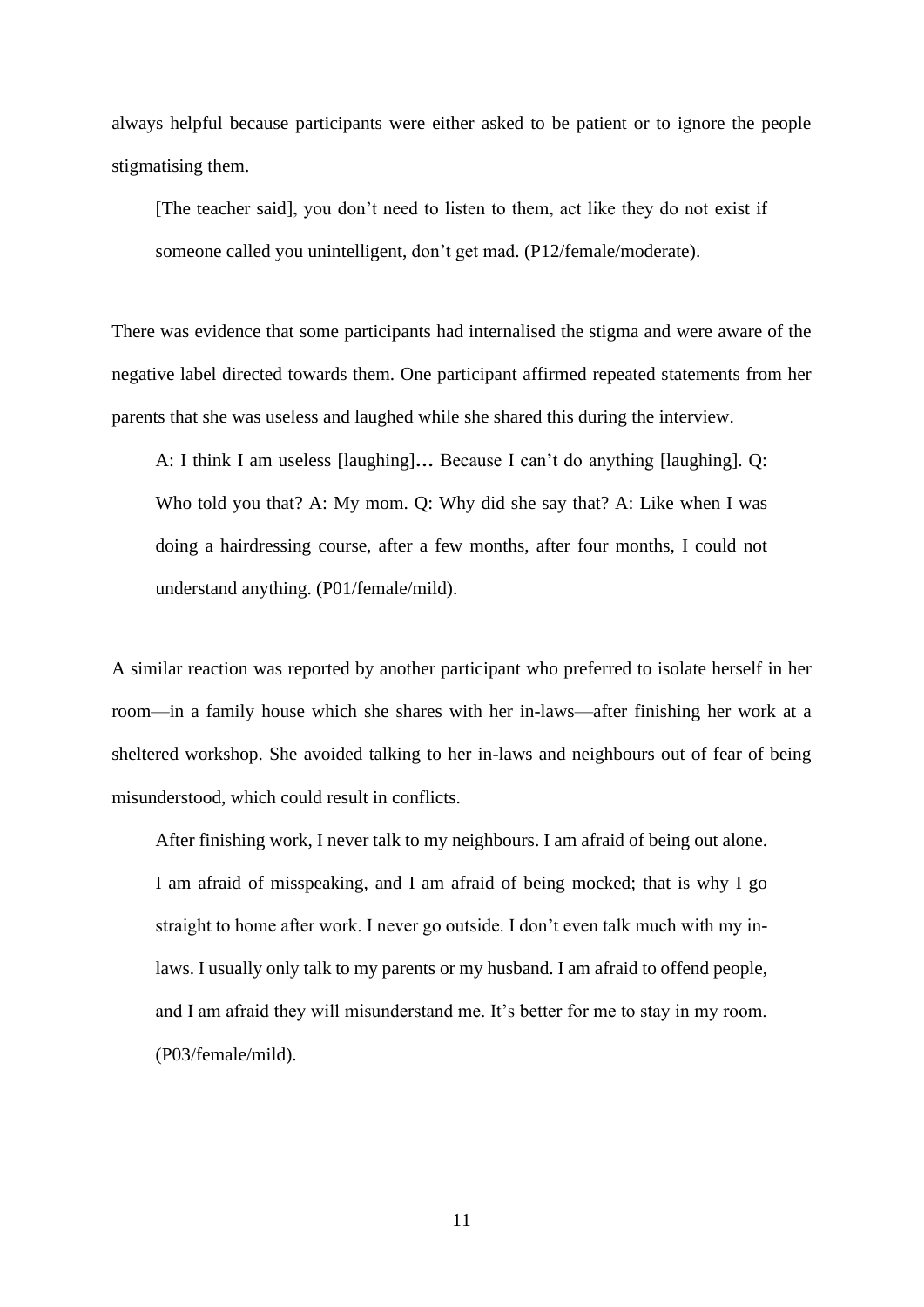#### *Limited social life and activities*

This theme comprises of two sub-theme codes namely 'life within the family and special institution' and 'a safe haven', which describes the facets of the participants' social life and activities.

Life within the family and special institution

The participants lived within their family homes and/or special institutions (rehabilitation centre, care home). Participants who lived in the family house said that they mostly spend their time at home where they do household chores or leisure activities e.g. watching television or playing with electronic devices (e.g., mobile phone, tablet, desktop computers).

[after school] I go home; I eat at home, then sleep, wake up late afternoon, because, after school, I get tired. I study, read the bible, read books, usually that. (P10/female/moderate).

I usually stay at home. I help my dad after work [at the sheltered workshop]. It's just cleaning the house, my dad told me to… make up the bed, sweep [the floor]. (P05/male/mild).

One participant expressed her feelings of being restricted because her parents made her stay at home most of the time.

I am very poor, right? for never leaving the house. Others can go out of their house, while I spend all my time inside… because my parents told me to. (P01/female/mild)

12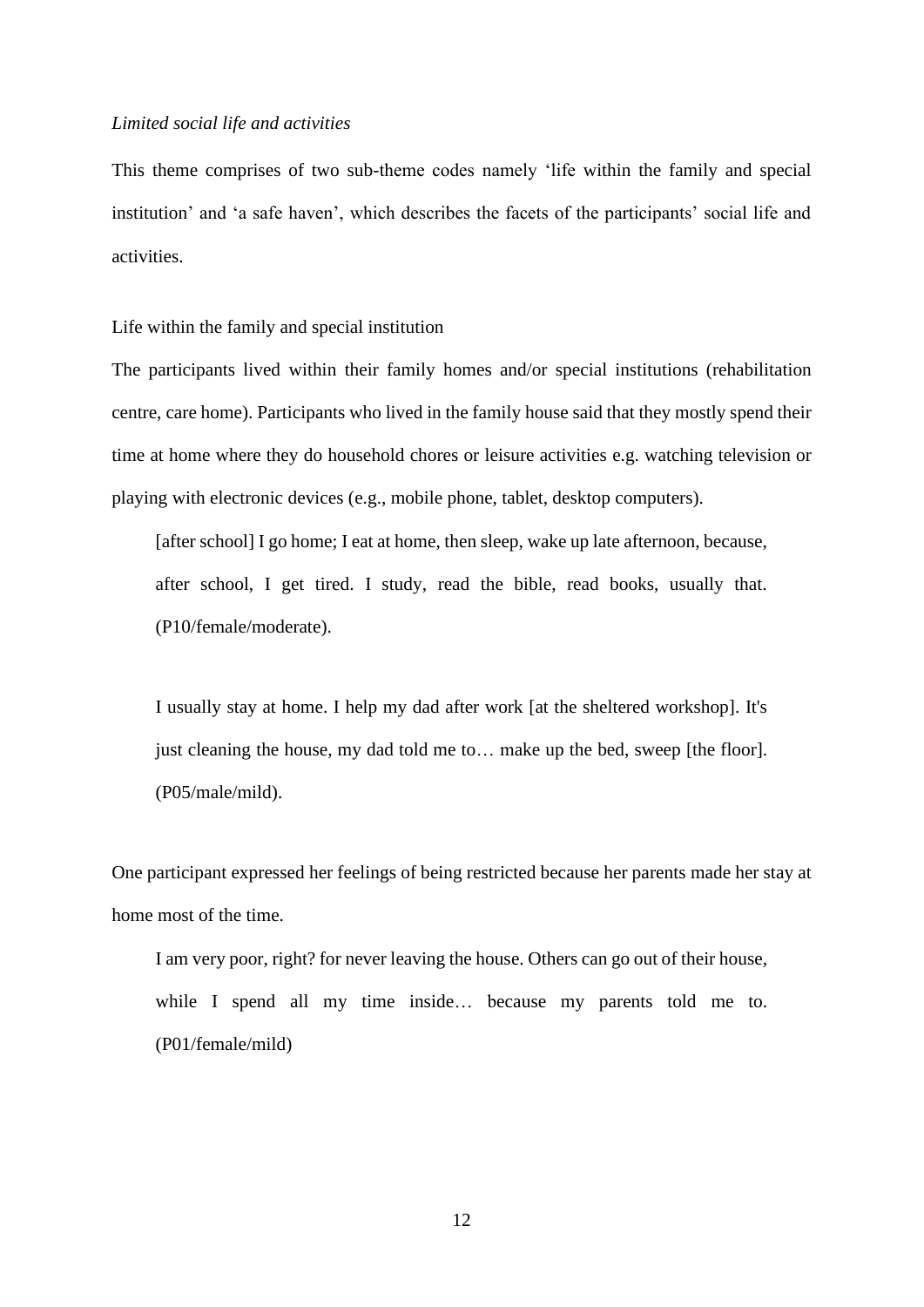On the other hand, the participants living in the rehabilitation centre report more scheduled activities that they must follow as part of their daily life. A participant said that he prefers the scheduled activities at the rehabilitation centre over not having any activities at home.

I enjoyed [living] here [the rehabilitation centre], it's better than staying at home doing nothing. (P07/male/mild)

Participants report that they spend leisure activities with their family from time to time. Participants living with their family in urban areas go to malls for shopping and watching movies, while their counterparts living in the rehabilitation centre spend time with their families during visiting times and festive days.

[I went to] shopping mall… with my mom… [I] dine, watch movies, look at books and magazines. (P12/female/moderate).

[to celebrate Eid] I go to a relatives' place, travelling with my family; We talked; my parents brought me some clothes and food, and we ate together [*Eid al-Fitr*; *celebration after the fasting month of Ramadan*]. (P06/female/mild)

Participants were able to access health services and vote in elections, providing they had support from family and/or staff from the institutions (e.g. teachers, friends),

I was ill, I went to the hospital with my mom… it was my parent who did the talking. (P13/female/mild).

Oh, I do; I am old enough [to vote]. I chose a President who is the most honest, and who is not arrogant, and who is not too rich; I want an honest president… it was my mom who decide [the vote]. (P12/female/moderate)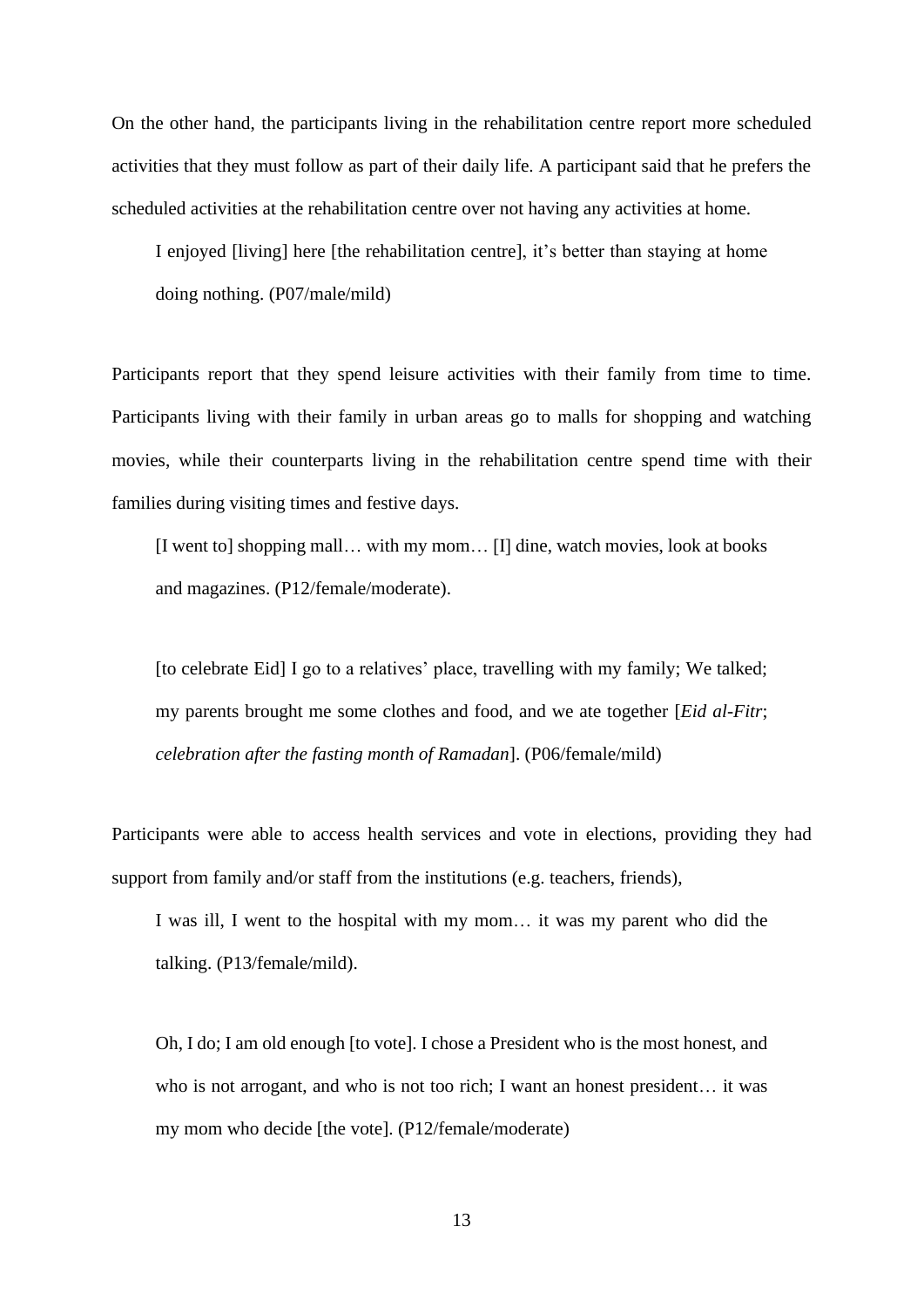A safe haven

Participants showed their preference towards families and special institutions over more inclusive opportunities that could strengthen their limited social circle. For example, they appeared to prefer special schools over mainstream schools or work in a sheltered workshop over regular employment.

[Compared to the mainstream school] it is more fun here [special schools]. [I have] lots of friends; the teachers order me around more often, but having friends is the most important. (P10/female/moderate).

I prefer to work here [the sheltered workshop] because the people here know about my condition. People were talking behind my back at the shop; here they talk openly. (P03/female/mild)

Participants perceived the world outside their family and special institutions as 'different' and 'dangerous'.

The school is not similar to me. There is no one like me in the mainstream school; [people like me] are in special schools. (P07/male/mild)

Someone might do something bad to me… something bad like someone might give me candy and take me away [abduct]. (P01/male/mild)

#### *Wish of a normal life*

Eight participants mentioned their wishes about the future which included having a source of income, getting married, having and raising offspring and living independently. Participants mentioned helping with the family business or running their own business.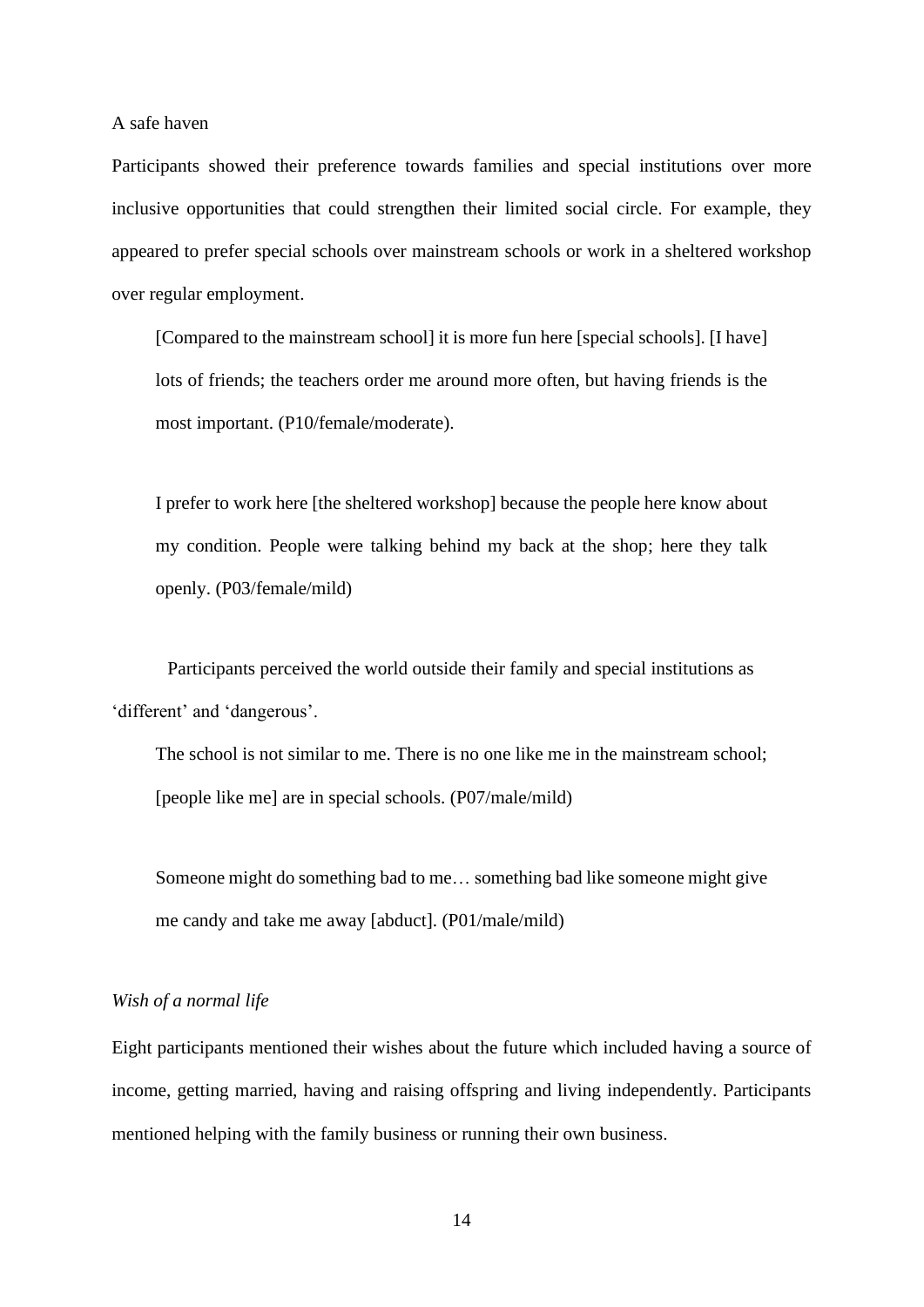Yes, [plan to work in a] fruit shop; it's my dad's, it's near to my house, there, I want to work there. (P12/female/moderate)

I want to work; I want to open a tailoring business at home. [want to make] clothes, I learned [how to do it] here [the rehabilitation centre]. (P13/female/mild)

On the other hand, some participants mentioned obtaining employment in the open market but also expressed uncertainty on whether they could attain such employment.

I want to work in a factory... [but] I don't know, I am not sure [that I can work there]. (P07/male/mild)

Yes, I want to work in the [sheltered] workshop unit here [the special school] … I don't know, it's hard [to work elsewhere] because I don't have a diploma. (P01/female/mild)

Participants expressed their wish to get married, as they perceived that marriage as a rite of passage and that it would make their parents happy.

The plan is, I mean, how do I say it, first I look for the girl, then I come to her politely, and bring her money, and praying equipment; it's the common practice, if one wants to marry... Yes, I do [want to have a child], because that is the purpose of [being] an adult. (P09/male/moderate)

I just want it [to marry]. To make my parents happy… I do [want to have a child]. To make my mom happy. (P13/female/mild)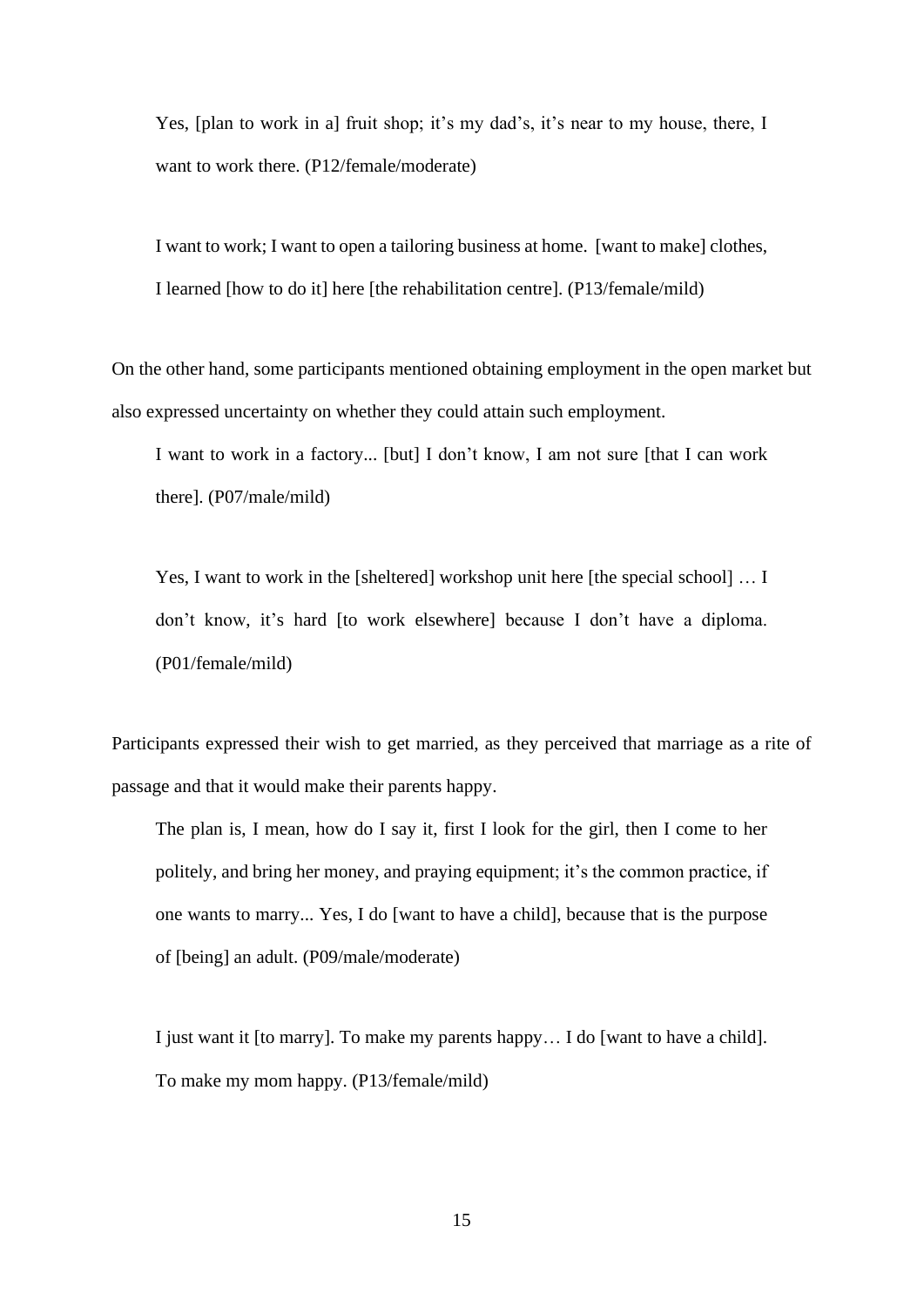Employment, marriage and parenthood were discussed around the issue of being independent. However, some participants did not think that living in their own house was essential, including after marriage. One participant clearly stated that she did not wish to live separately from her parent.

[I want to live] at my parents' house, at my mom's place [after getting married]…

I don't have the heart to leave her. (F13/female/mild)

## **Discussion**

#### *Overview of findings*

This study suggests that adults with mild to moderate intellectual disability in Indonesia experience stigma in their daily life and in many settings including family, school and community. Some of the participants were aware of the negative labels directed at them, and a few internalised these labels. Family members and staff from special institutions are the main sources of social support for adults with intellectual disability. Adults with mild to moderate intellectual disability have a limited social circle due to restrictions in social activities, stigma, and the perception of their disability. Furthermore, as a result of the stigma experienced and restrictions from family, adults with mild to moderate intellectual disability tend to hold negative perspectives towards the world outside their family and special institution and consider it as 'different' and 'dangerous'. Such perspectives reinforce the barriers hampering the social inclusion and integration of adults with mild to moderate intellectual disability in society and may make them more vulnerable to being or remaining isolated.

#### *Findings in context*

This study found evidence that people with mild to moderate intellectual disability experience physical abuse, neglect and rejection in the Indonesian society, supporting the notion they are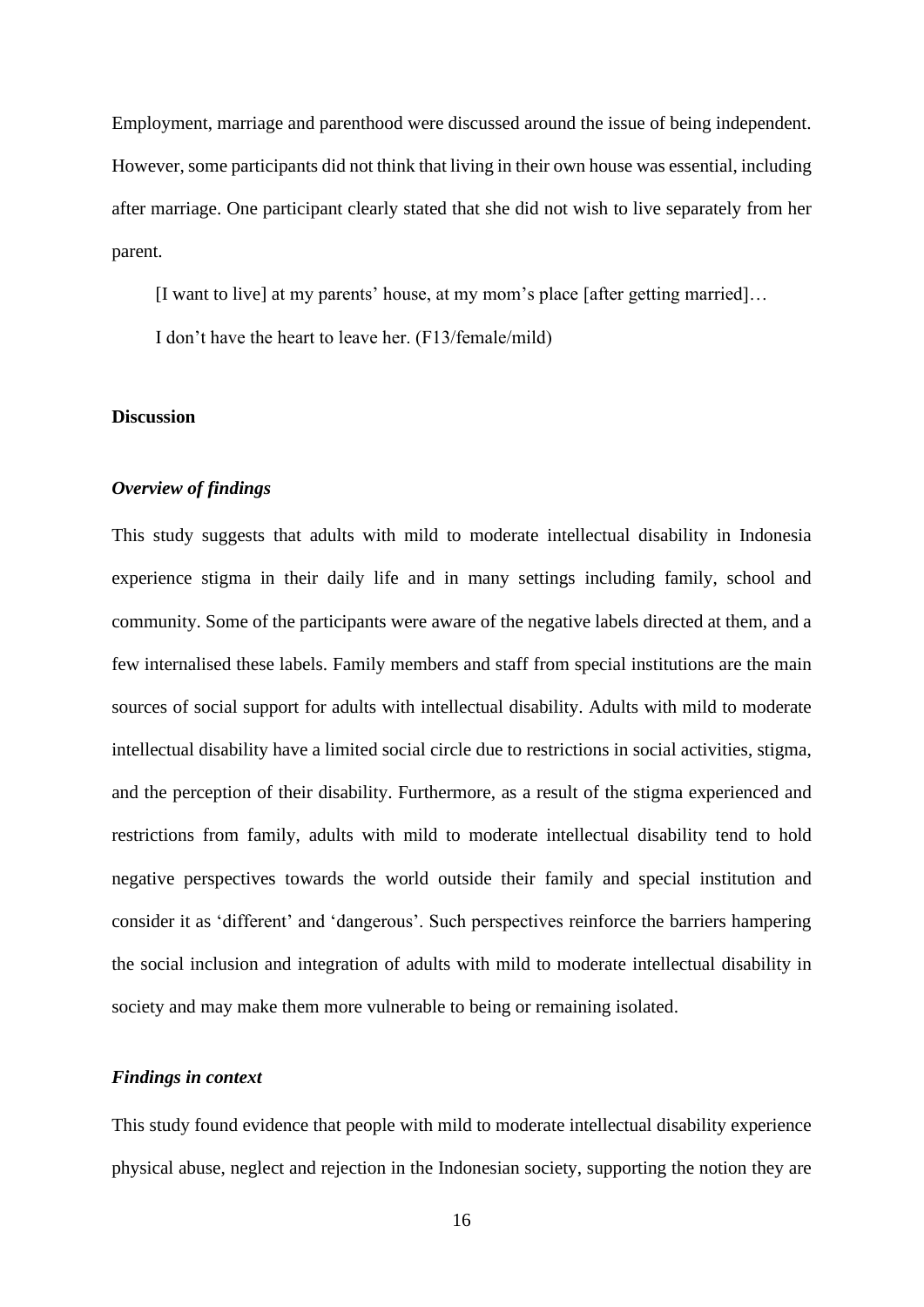a vulnerable population group (Ditchman et al., 2013; Reiter, Bryen, & Shachar, 2007; Scior et al., 2015); and that discrimination occurs in multiple settings, such as the school and the family.

As noted in other studies, our participants reported that they had experienced bullying and rejection at school (Christensen et al., 2012; Gladden, 2014). Our study suggests that having to repeat year (grade retention) cause students with intellectual disabilities to be rejected by their classmates. In Indonesia, students are to repeat year when they failed to meet the expected minimum mastery in three or more subjects (Ministry of Education and Culture of the Republic of Indonesia, 2015). Although students with disabilities enrolled in special education are exempted from the policy, concerns for those unidentified as having disabilities in their early years in mainstream schools remains. Considering this finding, efforts to increase awareness and knowledge about intellectual disability should be carried out, targeting teachers and parents. Anti-stigma campaigns targeting stigma of intellectual disability should also be initiated in school settings to improve attitudes towards people with intellectual disability among students, as it has been for campaigns addressing the stigma of mental illness (Chan, Mak, & Law, 2009; Rickwood, Cavanagh, Curtis, & Sakrouge, 2004). Efforts to further develop the national inclusive education system should also be made to keep people with intellectual disability in mainstream schools with additional supports. Additionally, a standardised screening procedure to identify students with intellectual disability should be developed and implemented at the national level to allow an uneventful transfer from mainstream to specialised education, when inclusive education no longer benefits the students.

Our participants experience verbal and physical abuse, as well as institutionalisation from their family. Family sending their member with intellectual disability to special institution has been noted in a previous study carried out in Indonesia (Komardjaja, 2005). Limited availability of service and support in the community drives family to send their family member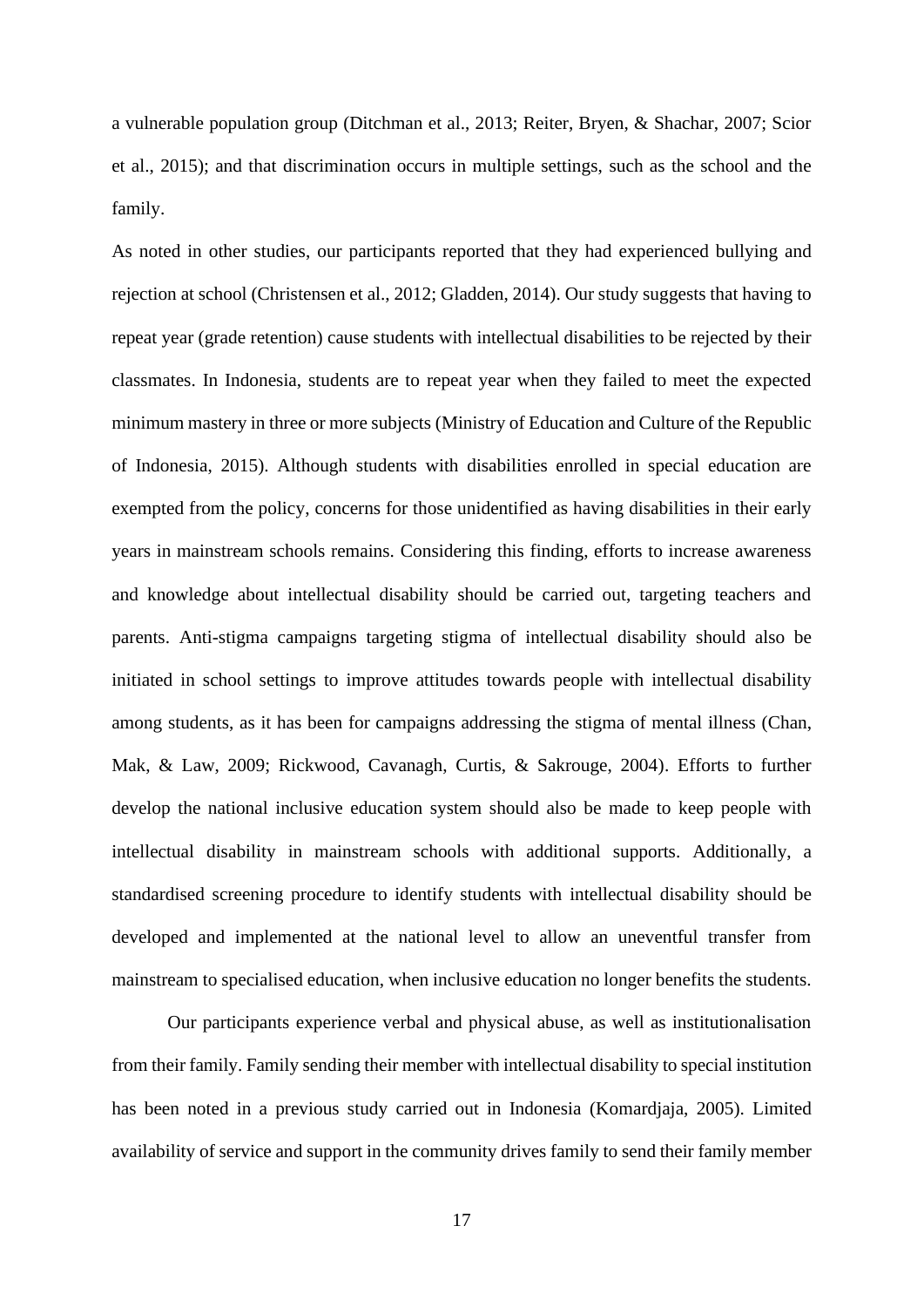with intellectual disability to special institution (Tabatabainia, 2003); which may also relevant in the context of our findings. Our participants mentioned preference to live in the rehabilitation service compared to having no activities at home, which suggests the absence of service and support in their community. Initiatives to include people with mild and moderate intellectual disability should also be accompanied with efforts to establish relevant services and support for the said people in the community.

Initiatives to endorse the inclusion of adults with mild to moderate intellectual disability in the society should also fully consider their perspective, as adults with intellectual disability were found to perceive the wider society as different and dangerous. This study indicates that such perceptions stem from stigma and restriction of social life pushed on adults with mild to moderate intellectual disability by their family, which leads them to withdraw from more inclusive social interaction in society also noted in studies from high income countries (Bigby & Knox, 2009; Emerson & McVilly, 2004). These similarities suggest that limited social life is a common situation for people with intellectual disability across cultural contexts. On the other hand, these findings raise further concerns regarding the well-being of adults with intellectual disability as they are prone to loneliness because of having a limited social life (Gilmore & Cuskelly, 2014).

#### *Strength and limitations*

The current study offers insights regarding the experience of stigma and inclusion among adults with mild to moderate intellectual disability; who responded to the adaptation of a self-reported stigma questionnaire and obtained a high score. Understanding the experience of stigma and inclusion of people with intellectual disability is a first step in developing interventions for them. By empowering adults with mild to moderate intellectual disability to directly voice their experiences and perspectives, this study can inform future research and practice that will help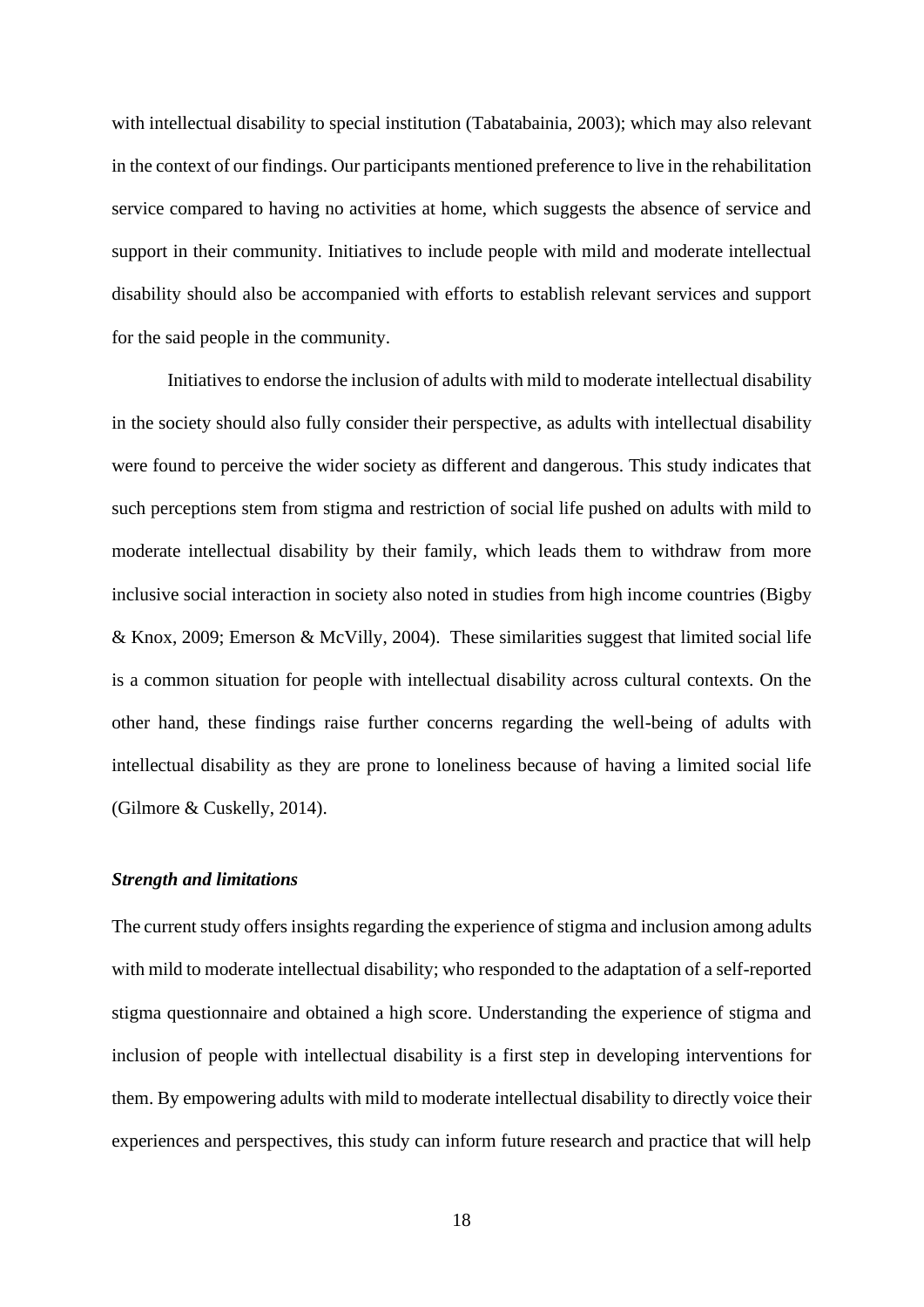to improve the quality of their lives. All the interviews in this study were conducted by a single interviewer, which increased the reliability of the data collection process.

However, the study also has limitations. It used purposive sampling, derived from a convenience sampling of one hundred participants. Moreover, all the participants in this study were recruited from service providers, but the study did not include the perspective of adults with intellectual disability who did not have access to services neither did it include the viewpoint of persons with more severe intellectual disability who are more likely to experience stigma and be less included overall. The views of participants who obtained a low score on the stigma questionnaire was not included and these participants may have had a more positive experience of social inclusion. However, the study is one of the very few available systematic explorations of experience of stigma in a middle-income country with specific cultural aspects and therefore, of value in understanding the context of stigma in more detail.

#### **Conclusion**

This study explores the stigma experienced by adults with mild to moderate intellectual disability, and the extent of their inclusion in the Indonesian society. The findings of this study suggest that adults with mild to moderate intellectual disability in Indonesia experience stigma in their day-to-day lives. Some had experienced stigma since their childhood. Adults with mild to moderate intellectual disability have a limited scope of social life that is centralised around their family and service providers. In light of these findings, it is critical to plan and implement strategies to eradicate the stigmatisation of people with intellectual disability and promote their inclusion in the Indonesian society.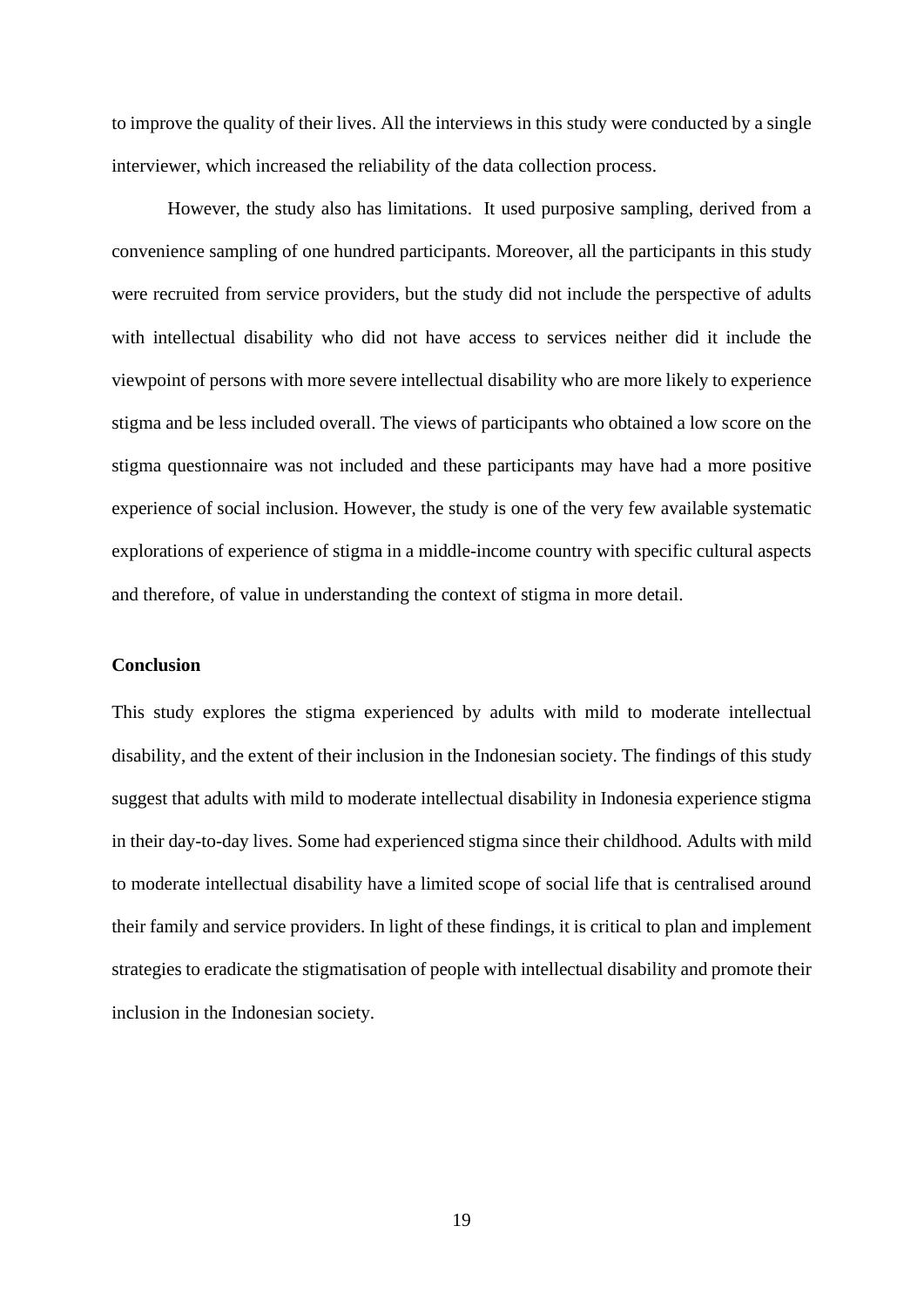### **References**

- Ali, A., Strydom, A., Hassiotis, A., Williams, R., & King, M. (2008). A measure of perceived stigma in people with intellectual disability. *The British Journal of Psychiatry, 193*(5), 410-415.
- American Psychiatric Association. (2013). *Diagnostic and statistical manual of mental disorders* (5 ed.). Washington, DC: Author.
- Australia Indonesia Partnership for Economic Governance. (2017). *Disability in Indonesia: What can we learn from the data?* Retrieved from [https://www.monash.edu/\\_\\_data/assets/pdf\\_file/0003/1107138/Disability-in-](https://www.monash.edu/__data/assets/pdf_file/0003/1107138/Disability-in-Indonesia.pdf)[Indonesia.pdf](https://www.monash.edu/__data/assets/pdf_file/0003/1107138/Disability-in-Indonesia.pdf)
- Bigby, C., & Knox, M. (2009). "I want to see the queen": experiences of service use by ageing people with an intellectual disability. *Australian Social Work, 62*(2), 216-231.
- Braun, V., & Clarke, V. (2006). Using thematic analysis in psychology. *Qualitative Research in Psychology, 3*(2), pp. doi:10.1191/1478088706qp063oa
- Brolan, C., van Dooren, K., Gomez, M., Fitzgerald, L., Ware, R., & Lennox, N. (2014). Suranho healing: Filipino concepts of intellectual disability and treatment choices in Negros Occidental. *Disability & Society, 29*(1), 71-85.
- Carter, J. (2009). Preparing for the journey: A cooperative approach to service provision for children with intellectual disabilities in Cambodia. *Phnom Penh: Hagar*.
- Chan, J. Y., Mak, W. W., & Law, L. S. (2009). Combining education and video-based contact to reduce stigma of mental illness:"The Same or Not the Same" anti-stigma program for secondary schools in Hong Kong. *Social science & medicine, 68*(8), 1521-1526.
- Christensen, L. L., Fraynt, R. J., Neece, C. L., & Baker, B. L. (2012). Bullying adolescents with intellectual disability. *Journal of Mental Health Research in Intellectual Disabilities, 5*(1), 49-65.
- Cooney, G., Jahoda, A., Gumley, A., & Knott, F. (2006). Young people with intellectual disabilities attending mainstream and segregated schooling: perceived stigma, social comparison and future aspirations. *Journal of Intellectual Disability Research, 50*(6), 432 – 444. doi:10.1111/j.1365-2788.2006.00789.x
- Ditchman, N., Werner, S., Kosyluk, K., Jones, N., Elg, B., & Corrigan, P. (2013). Stigma and intellectual disability: potential application of mental illness research. *Rehabilitation Psychology, 58*(2), 206-216. doi:10.1037/a0032466
- Emerson, E., & McVilly, K. (2004). Friendship activities of adults with intellectual disabilities in supported accommodation in Northern England. *Journal of Applied Research in Intellectual Disabilities, 17*(3), 191-197.
- Francis, J., Johnston, M., Robertson, C., Glidewell, L., Entwistle, V., Eccles, M., & Grimshaw, J. (2010). What is an adequate sample size? Operationalising data saturation for theorybased interview studies. *Psychology & health, 25*(10), 1229-1245.
- Gilmore, L., & Cuskelly, M. (2014). Vulnerability to loneliness in people with intellectual disability: An explanatory model. *Journal of Policy and Practice in Intellectual Disabilities, 11*(3), 192-199.
- Gladden, R. M. (2014). Bullying Surveillance among Youths: Uniform Definitions for Public Health and Recommended Data Elements. Version 1.0. *Centers for Disease Control and Prevention*.
- Goffman, E. (1968). *Stigma: notes on the management of spoiled identity*. United Kingdom: Penguin.
- Hadis, F. A. (2005). *Toward inclusive, inclusive education in Indonesia: A country report*. Retrieved from [http://www.jldd.jp/gtid/global\\_trend/6-](http://www.jldd.jp/gtid/global_trend/6-Toward_InclusiveInclusive_Educa-Indonesia-Co.pdf) [Toward\\_InclusiveInclusive\\_Educa-Indonesia-Co.pdf](http://www.jldd.jp/gtid/global_trend/6-Toward_InclusiveInclusive_Educa-Indonesia-Co.pdf)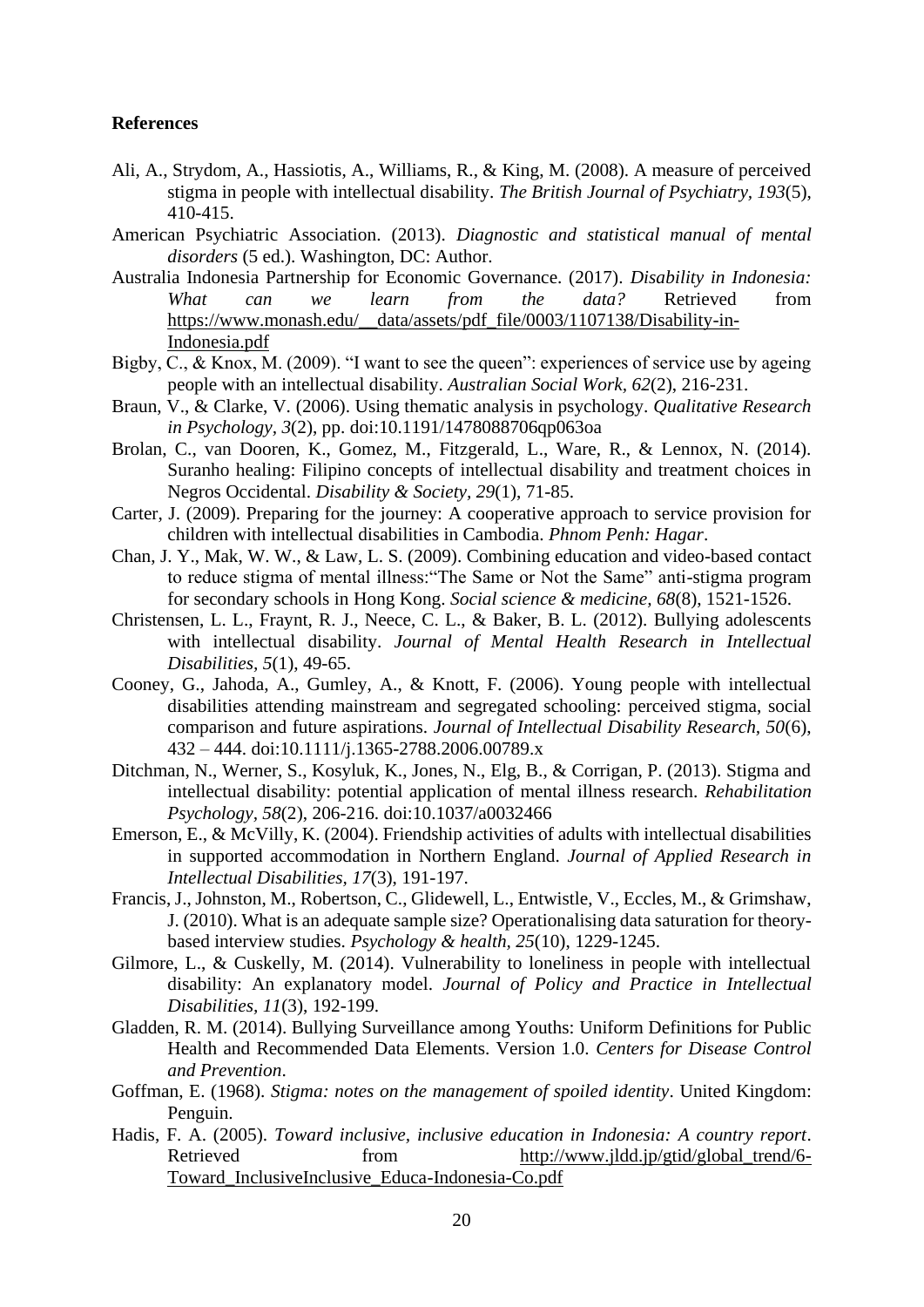- Handoyo, R. T., Ali, A., Scior, K., & Hassiotis, A. (in press). *Attitudes of Key Professionals towards People with Intellectual Disabilities and their Inclusion in Society: A Qualitative study in an Indonesian Context*. Manuscipt accepted for publication.
- Indonesia Statistics. (2016). *Profil Penduduk Indonesia Hasil Supas 2015 (Population profile from the intercensal survey 2015 results)* Jakarta: Author Retrieved from [https://www.bps.go.id.](https://www.bps.go.id/)
- Irwanto, K., E.R., Fransiska, A., Lusli, M., & Okta, S. (2010). *Analisis situasi penyandang disabilitas di Indonesia: sebuah desk review (Analysis of situation of people with disabilities in Indonesia: a desk review*) Retrieved from [https://www.ilo.org/wcmsp5/groups/public/---asia/---ro-bangkok/---ilo](https://www.ilo.org/wcmsp5/groups/public/---asia/---ro-bangkok/---ilo-jakarta/documents/publication/wcms_160340.pdf)[jakarta/documents/publication/wcms\\_160340.pdf](https://www.ilo.org/wcmsp5/groups/public/---asia/---ro-bangkok/---ilo-jakarta/documents/publication/wcms_160340.pdf)
- Jahoda, A., & Markova, I. (2004). Coping with social stigma: People with intellectual disabilities moving from institutions and family home. *Journal of Intellectual Disability Research, 48*(8), 719-729.
- Komardjaja, I. (2005). The place of people with intellectual disabilities in Bandung, Indonesia. *Health & place, 11*(2), 117-120.
- Link, B. G., & Phelan, J. C. (2001). Conceptualizing stigma. *Annual review of Sociology, 27*(1), 363-385.
- Maulik, P. K., Mascarenhas, M. N., Mathers, C. D., Dua, T., & Saxena, S. (2011). Prevalence of intellectual disability: a meta-analysis of population-based studies. *Research in Developmental Disabilities, 32*(2), 419-436. doi:10.1016/j.ridd.2010.12.018
- The Minister of Education and Culture Law regarding Assessment of Learning Outcomes by Educators and Education units in the Elementary and Secondary Education Programme *(Peraturan Menteri Pendidikan dan Kebudayaan Republik Indonesia Tentang Penilaian Hasil Belajar oleh Pendidik dan Satuan Pendidikan pada Pendidikan Dasar dan Pendidikan Menengah)*, (2015).
- Moreira, R. A. (2011). *Intellectual disability in rural Cambodia: Cultural perceptions and families challenges*. Retrieved from [http://www.rencontres-shs](http://www.rencontres-shs-cambodge.ird.fr/content/download/50054/383029/version/1/file/Research+Intellectual+Disability+in+Rural+Cambodia-Cultural+Perception+%26+Families%27+Challenges.pdf)[cambodge.ird.fr/content/download/50054/383029/version/1/file/Research+Intellectual](http://www.rencontres-shs-cambodge.ird.fr/content/download/50054/383029/version/1/file/Research+Intellectual+Disability+in+Rural+Cambodia-Cultural+Perception+%26+Families%27+Challenges.pdf) [+Disability+in+Rural+Cambodia-](http://www.rencontres-shs-cambodge.ird.fr/content/download/50054/383029/version/1/file/Research+Intellectual+Disability+in+Rural+Cambodia-Cultural+Perception+%26+Families%27+Challenges.pdf)[Cultural+Perception+%26+Families%27+Challenges.pdf](http://www.rencontres-shs-cambodge.ird.fr/content/download/50054/383029/version/1/file/Research+Intellectual+Disability+in+Rural+Cambodia-Cultural+Perception+%26+Families%27+Challenges.pdf)
- Ngo, H., Shin, J. Y., Nhan, N. V., & Yang, L. H. (2012). Stigma and restriction on the social life of families of children with intellectual disabilities in Vietnam. *Singapore Medical*
- *Journal, 53*(7), 451-457. Nguyen, X. T., Mitchell, C., de Lange, N., & Fritsch, K. (2015). Engaging girls with disabilities in Vietnam: Making their voices count. *Disability & Society, 30*(5), 773-787.
- Norwich, B., & Kelly, N. (2004). Pupils' views on inclusion: moderate learning difficulties and bullying in mainstream and special schools. *British Educational Research Journal, 30*(1), 43-65.
- Reiter, S., Bryen, D. N., & Shachar, I. (2007). Adolescents with intellectual disabilities as victims of abuse. *Journal of Intellectual Disabilities, 11*(4), 371-387.
- Rickwood, D., Cavanagh, S., Curtis, L., & Sakrouge, R. (2004). Educating young people about mental health and mental illness: evaluating a school-based programme. *International Journal of Mental Health Promotion, 6*(4), 23-32.
- Scior, K., Hamid, A., Hastings, R., Werner, S., Belton, C., Laniyan, A., . . . Kett, M. (2015). Intellectual disabilities: Raising awareness and combating stigma—A global review. *London: University College London*.
- Tabatabainia, M. (2003). Listening to families' views regarding institutionalization & deinstitutionalization. *Journal of Intellectual and Developmental Disability, 28*(3), 241-259.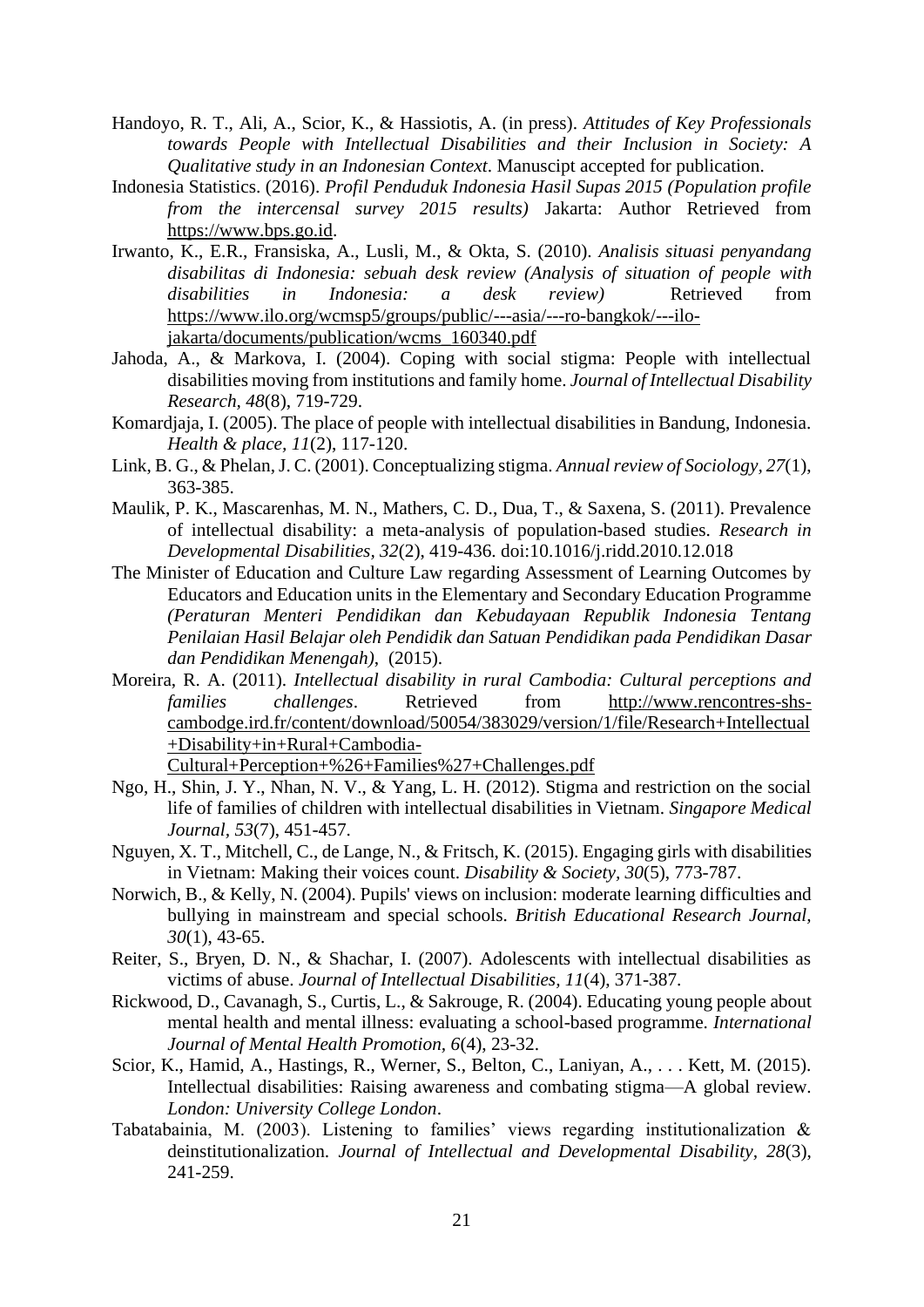Terol, E. H. (2009). Cases of sexually abused adolescent girls with mental retardation in the Philippines. *Journal of Child & Adolescent Trauma, 2*(3), 209-227.<br>World Bank. (2018). *List of economies (June 2018)*. Retrieved

(2018). List of economies (June 2018). Retrieved from <http://databank.worldbank.org/data/download/site-content/CLASS.xls>

| Lable 1. Thick view schedule, questions and prompts                                      |  |  |  |
|------------------------------------------------------------------------------------------|--|--|--|
| Introduction                                                                             |  |  |  |
| I would like to know more about you, can you tell me about yourself?                     |  |  |  |
| Who lives in the same house with you?                                                    |  |  |  |
| Beliefs about self/internalisation of stigma                                             |  |  |  |
| How would you describe yourself?                                                         |  |  |  |
| Things you like and don't like about yourself.                                           |  |  |  |
| People said that you have tuna grahita [intellectual disability], what do you know about |  |  |  |
| this?                                                                                    |  |  |  |
| What does your family say about you?                                                     |  |  |  |
| What do they say about the cause of disability? Do you agree with them?                  |  |  |  |
| Experience of stigma/inclusion                                                           |  |  |  |
| Can you tell me about your daily activities?                                             |  |  |  |
| Have you ever in employment?                                                             |  |  |  |
| Can you tell me about your school experience?                                            |  |  |  |
| How did/do you get along with your classmates/teachers?                                  |  |  |  |
| What did/do your classmates/teachers say about you?                                      |  |  |  |
| What did/do you find challenging at school?                                              |  |  |  |
| How often do you usually go outside your house?                                          |  |  |  |
| Does someone go with you?                                                                |  |  |  |
| Do you enjoy going outside the house?                                                    |  |  |  |
| When was the last time you visited a doctor?                                             |  |  |  |
| Did someone come with you on that visit?                                                 |  |  |  |
| Do you feel comfortable when you're at the clinic/hospital?                              |  |  |  |
| Have you participated in activities in your neighbourhood?                               |  |  |  |
| Festivities.                                                                             |  |  |  |
| Religious congregation.                                                                  |  |  |  |
| Election.                                                                                |  |  |  |
| Future aspiration                                                                        |  |  |  |
| What is your plan for your future?                                                       |  |  |  |
| Where do you want to live? With whom?                                                    |  |  |  |
| Have you ever thought about marriage / having a child?                                   |  |  |  |
|                                                                                          |  |  |  |

Table 1. Interview schedule, questions and prompts